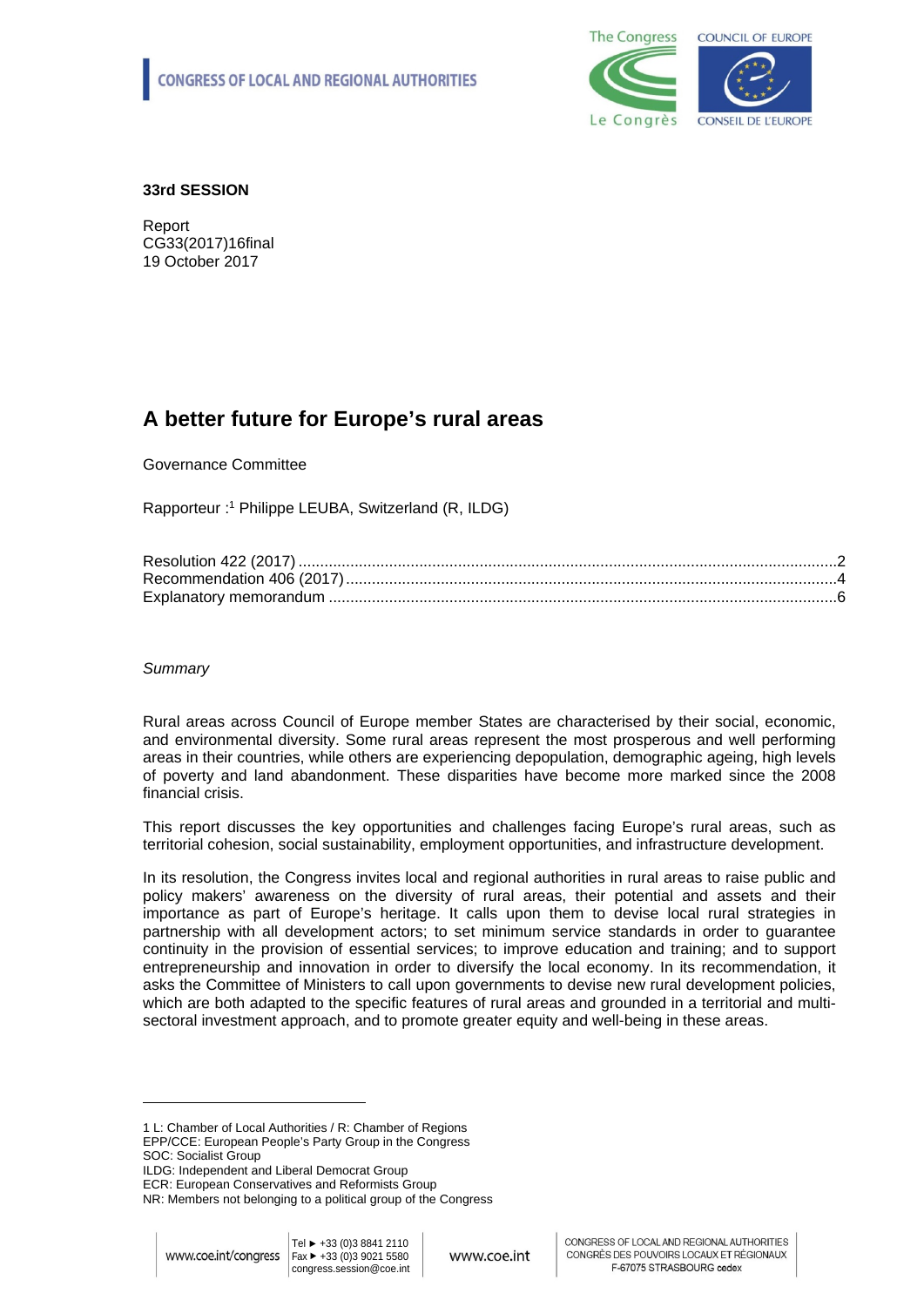## **RESOLUTION 422 (2017)<sup>2</sup>**

1. Across Europe, rural areas are characterised by their social, economic and environmental diversity. Some rural areas are performing well in socio-economic terms, even out-performing their neighbouring urban areas, with prosperous populations working in well paid jobs. Others are experiencing depopulation, demographic ageing, high levels of poverty, land abandonment, a heavy reliance on small-scale agricultural production, limited basic service provision and severe infrastructure challenges.

2. The disparities between rural regions have become more marked since the 2008 financial crisis. Whereas many rural areas close to cities have become more dynamic and resilient, the more remote rural areas have not been able to bounce back in terms of employment and productivity. The longterm developments of globalisation, information technology and climate change are also contributing to making the differences within and between rural areas even more pronounced.

3. Some rural areas are experiencing a shift to a "new rural economy", with a reduced dependence on land-based activities and the emergence of a more diversified economy, including a range of manufacturing and service sector activities, helped by advances in information and communities technologies and more flexible working practices.

4. Against this backdrop, new approaches to rural policy need to be developed, supporting the exploitation and valorisation of local assets, the local identification of needs and opportunities, and improving the competitiveness of rural areas through identifying new economic functions beyond agricultural production. These policies deserve to be pursued and taken forwards.

5. In the light of the above, the Congress:

*a.* Bearing in mind:

i. Congress Resolution 128 and Recommendation 107 (2002) on "The problems of Europe's countryside";

ii*.* Congress Resolution 252 (2008) and Recommendation 235 (2008) on "Services of general interest in rural areas, a key factor in territorial cohesion policies;

iii. Recommendation CM/Rec(2007)4 of the Committee of Ministers to member States on local and regional public services;

iv. The 2016 Cork 2.0 Declaration, "A better life in rural areas";

*b.* Aware of the social, economic and environmental diversity that characterises Europe's rural areas and localities;

*c.* Aware of the importance of rural areas in the preservation of Europe's natural and cultural heritage;

*d.* Convinced that improved interrelations and partnerships among urban centres and rural areas are important preconditions for economic viability, environmental performance, territorial cohesion and social sustainability in the countries of the Council of Europe;

*e.* Convinced of the value of rural resources capable of delivering sustainable solutions to current and future societal challenges, such as assuring a safe provision of quality food, developing the circular economy and combating climate change;

*f.* Concerned about rural depopulation and youth out-migration and the need to ensure that rural areas and communities remain attractive places to live and work;

*g.* Determined to secure the sustainability of Europe's rural areas and guarantee a high quality of life and well-being for those living in them;

<sup>2</sup> Debated and adopted by the Congress on 19 October 2017, 2nd sitting, (see Document CG33(2017)16final, rapporteur: Philippe LEUBA, Switzerland (R, ILDG)).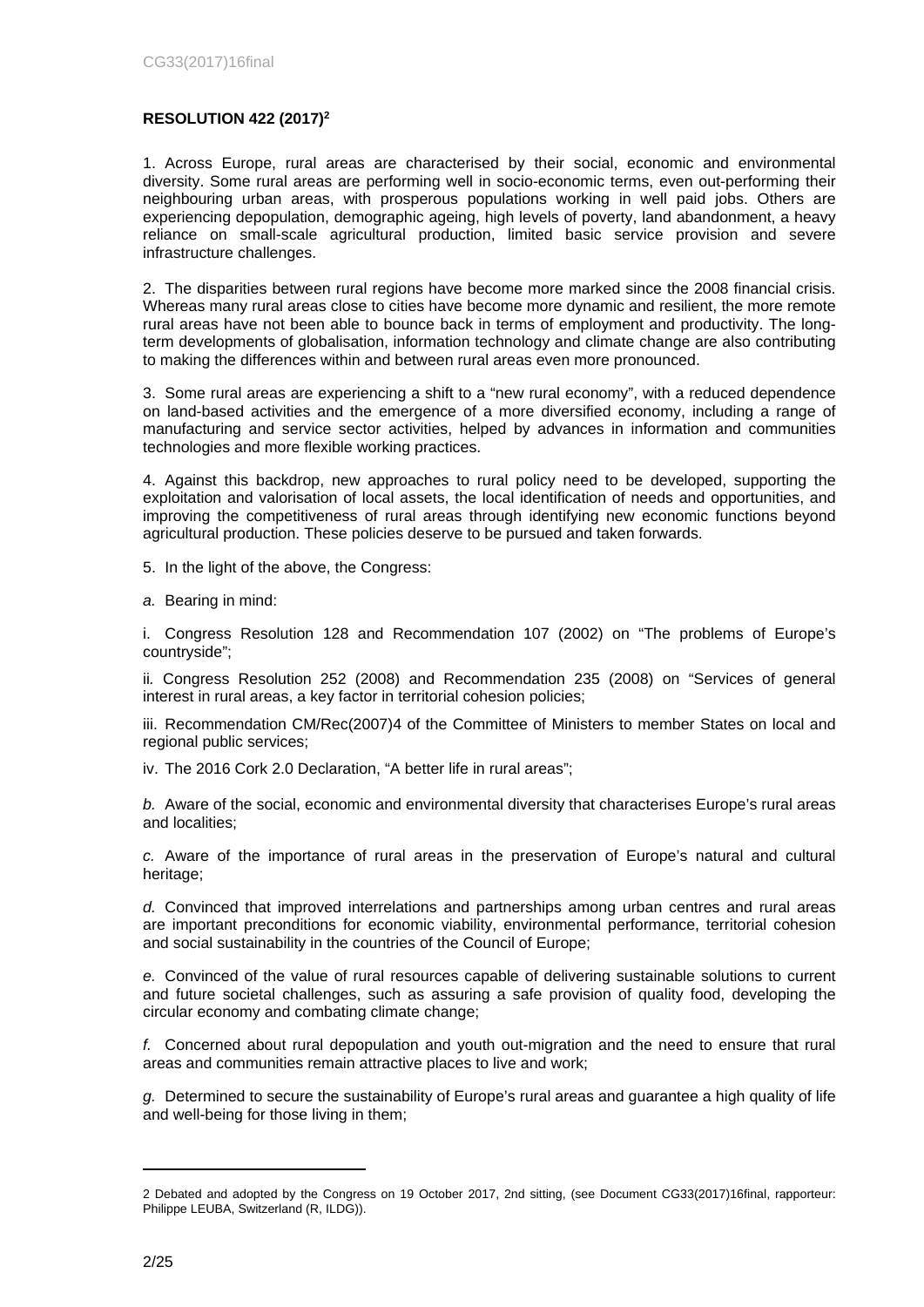6. Calls upon local and regional authorities in rural areas of the Council of Europe member States to:

*a.* raise public and policy-makers' awareness on the diversity of rural areas and localities, of their potential and assets, and on the importance of rural areas in Europe's heritage;

*b.* devise a rural strategy for their area in partnership with all rural development actors and stakeholders, especially by encouraging broad stakeholder participation in evaluating service needs and implementation of the strategy;

*c.* set minimum service standards in order to guarantee continuity in the provision of essential services in rural areas, including the provision of access to reliable and affordable broadband and mobile coverage;

*d.* enhance the resilience of rural communities, through community engagement, knowledge exchange, capacity support and capacity-building;

*e.* improve education and training, by developing policies targeted at low-skilled workers as well as expanding higher education;

*f.* support entrepreneurship and innovation to diversify the local economy, including through mentoring and peer support, grant and/or loan funding from the public and private sectors, or providing help and advice on the different aspects of running a business, such as marketing, and networking;

*g.* decentralise regional administrative services from regional capitals in order to provide qualified workplaces in rural zones and remote areas;

*h.* disseminate information among the local stakeholders of national and international support programmes to support rural development projects, such as the European Union LEADER programme;

*i.* encourage and develop the collection of quantitative and qualitative data, to gather accurate and up-to-date evidence about all aspects of rural areas and actors, with a view to ensuring more effective rural policies across Council of Europe member States.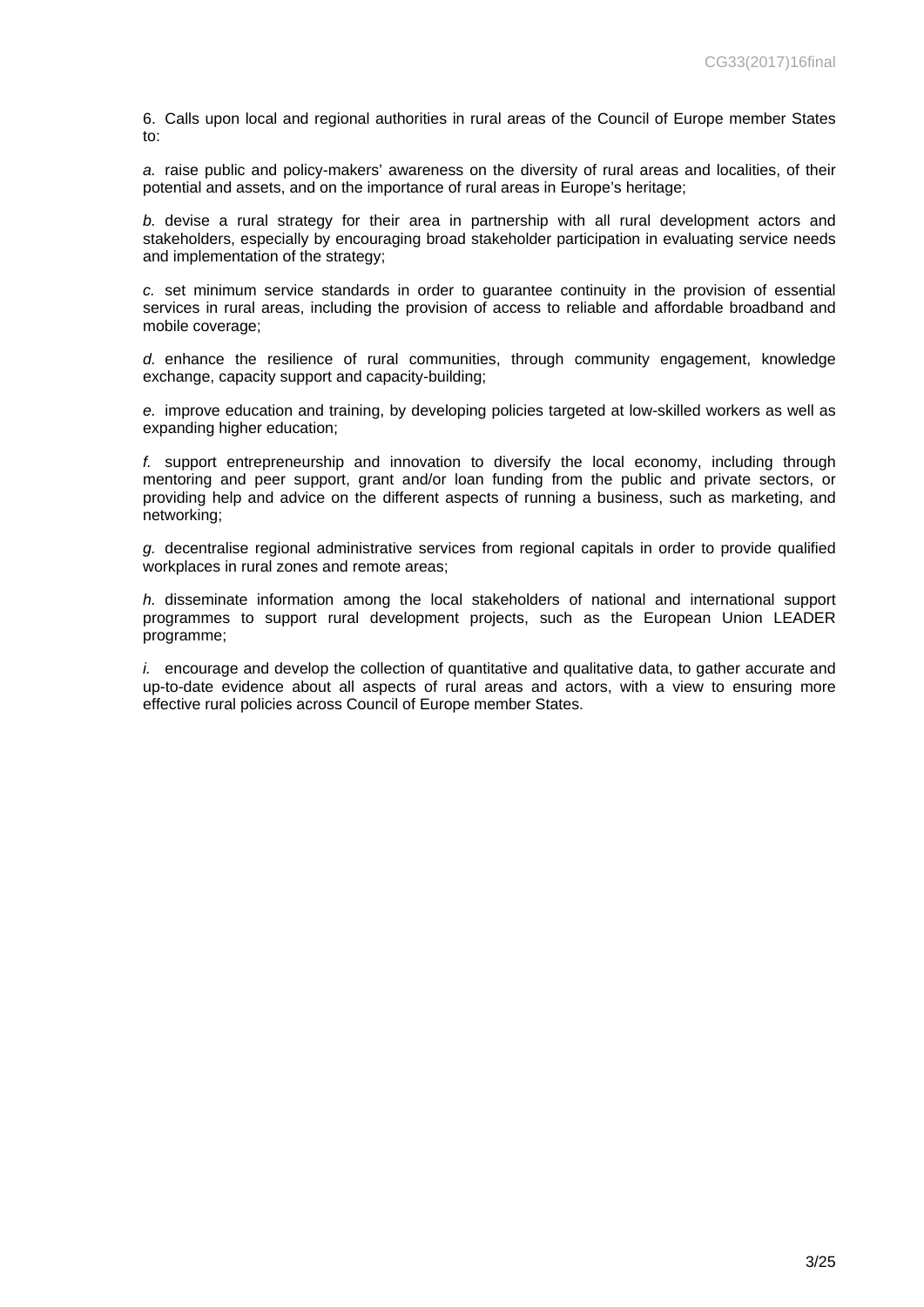#### **RECOMMENDATION 406(2017)<sup>3</sup>**

1. A striking feature of Europe's rural areas is their social, economic and environmental diversity. While some rural areas are performing well in socio-economic terms, out-performing their neighbouring urban areas with prosperous populations working in well paid jobs, others are experiencing depopulation, demographic ageing, high levels of poverty, land abandonment, a heavy reliance on small-scale agricultural production, a limited level of basic service provision and infrastructure challenges.

2. Disparities between rural areas have become more marked since the 2008 financial crisis. While rural areas close to cities have demonstrated increasing dynamism and resilience, remote rural areas have been unable to return to their former levels of employment and productivity. Other longterm trends such as globalisation, technological change, and climate change are contributing to making the differences within and between rural areas even more pronounced.

3. Many rural areas are witnessing a shift to a "new rural economy", with reduced dependence on land-based activities and the emergence of a more diversified economy, including a range of manufacturing and service sector activities, facilitated by advances in information and communication technologies and more flexible working practices.

4. Against this backdrop, new approaches to rural policy are required, to support the exploitation and valorisation of local assets, the local identification of needs and opportunities, and to improve the competitiveness of rural areas through identifying new economic functions beyond agricultural production.

- 5. In the light of the above, the Congress:
- *a.* Bearing in mind:

i. Congress Resolution 128 and Recommendation 107 (2002) on "The problems of Europe's countryside";

ii. Congress Resolution 252 (2008) and Recommendation 235 (2008) on "Services of general interest in rural areas, a key factor in territorial cohesion policies";

iii. Recommendation CM/Rec(2007)4 of the Committee of Ministers to member States on local and regional public services;

iv. The 2016 Cork 2.0 Declaration, "A better life in rural areas";

*b.* Aware of the social, economic and environmental diversity that characterises Europe's rural areas and localities;

*c.* Aware of the importance of rural areas in the preservation of Europe's natural and cultural heritage;

*d.* Convinced that improved interrelations and partnerships among urban centres and rural areas are important preconditions for economic viability, environmental performance, territorial cohesion and social sustainability in the countries of the Council of Europe;

*e.* Convinced of the value of rural resources capable of delivering sustainable solutions to current and future societal challenges such as assuring a safe provision of quality food, developing the circular economy and combating climate change;

*f.* Concerned about rural depopulation and youth out-migration and the need to ensure that rural areas and communities remain attractive places to live and work;

*g.* Determined to secure the sustainability of Europe's rural areas and guarantee a high quality of life and well-being for those living in them;

<sup>3</sup> See footnote 2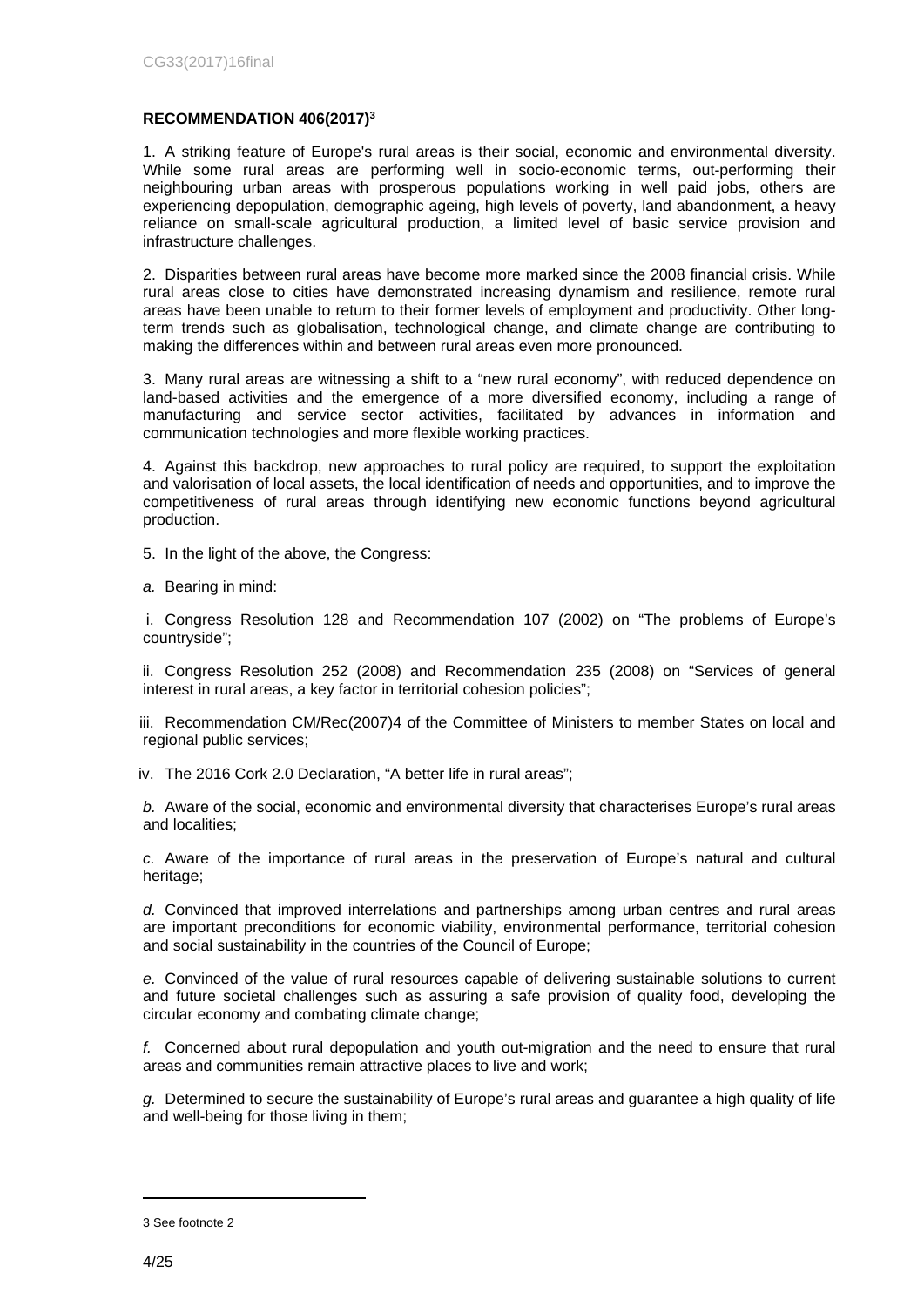6. Recommends that the Committee of Ministers call upon the governments of its member States to:

*a.* recognise the diversity of regions and the special qualities and assets of rural areas and communities;

*b.* devise new policies to support rural development, adapted to the specific features of rural areas, and grounded in a territorial and multi-sectoral investment approach by:

i. building on rural-urban interdependencies, in particular by being more aware of the linkages and inter-relationships between rural and urban areas and how to maximise them for mutual benefit;

ii. working strategically and holistically across policy portfolios on a territorial basis, focusing on places rather than supporting sectors;

iii. developing an integrated approach to rural development policies, involving all levels of government and various local stakeholders operating across all sectors, and encouraging initiatives and innovations from local private actors, associations or companies, in particular by providing them with a greater access to skills and know-how:

iv. placing emphasis on supporting the exploitation and valorisation of local assets of rural areas, rather than highlighting their needs and deficiencies:

v. promoting rural prosperity and the rural potential to deliver innovative, inclusive and sustainable solutions for current and future societal challenges, such as economic prosperity, food security, climate change, resource management, social inclusion, and integration of migrants;

vi. boosting knowledge and innovation, ensuring that rural businesses have access to appropriate technology, state-of-the-art connectivity and new management tools to deliver economic, social and environmental benefits;

*c.* promote greater equity and maximise well-being in rural areas by:

i. guaranteeing continuity and equity of access to quality services through appropriate legislation;

ii. paying particular attention to overcoming the digital divide and developing the potential offered by the connectivity and digitisation of rural areas;

iii. decentralising regional administrative services from regional capitals in order to provide qualified workplaces in rural zones and remote areas;

*d.* encourage and develop the collection of quantitative and qualitative data to gather accurate and up-to-date evidence about all aspects of rural areas and actors, with a view to ensuring more effective rural policies across Council of Europe member States;

*e.* guarantee, within the limit of financial and budgetary constraints, continuity in the provision of those local and regional public services which are considered to be essential for the population.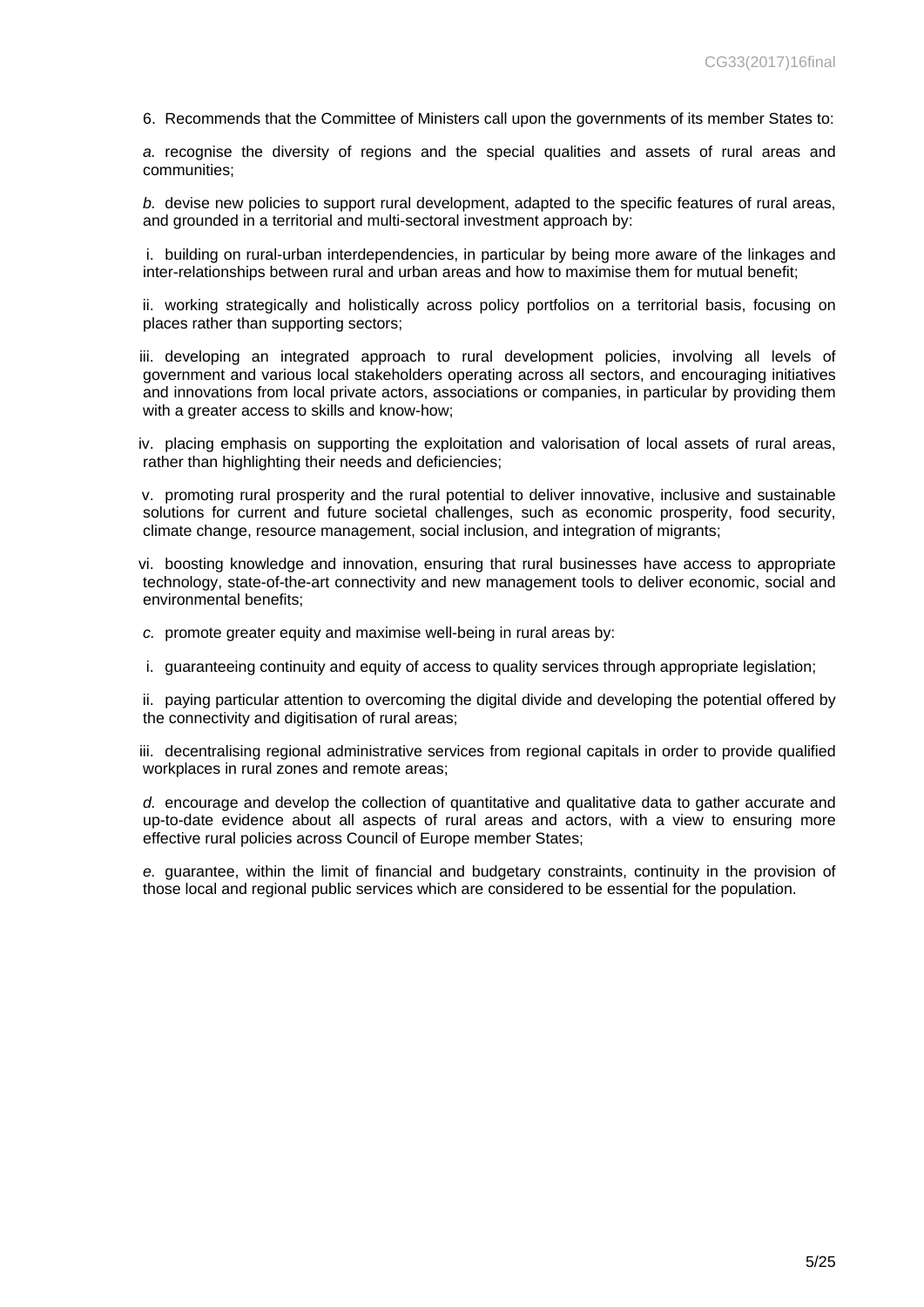## **EXPLANATORY MEMORANDUM**<sup>4</sup>

## **Contents**

| 1              |       |                                                                                   |  |  |  |
|----------------|-------|-----------------------------------------------------------------------------------|--|--|--|
| $\overline{2}$ |       |                                                                                   |  |  |  |
|                | 2.1   |                                                                                   |  |  |  |
|                | 2.2   |                                                                                   |  |  |  |
|                | 2.3   |                                                                                   |  |  |  |
| 3              |       |                                                                                   |  |  |  |
|                | 3.1   |                                                                                   |  |  |  |
|                | 3.2   |                                                                                   |  |  |  |
|                | 3.3   |                                                                                   |  |  |  |
|                | 3.4   |                                                                                   |  |  |  |
|                | 3.4.1 |                                                                                   |  |  |  |
|                | 3.4.2 | A shift in focus from the needs of rural areas to building on their assets13      |  |  |  |
|                | 3.5   |                                                                                   |  |  |  |
|                | 3.6   | Conclusion - Rural policy approaches across the Council of Europe member States14 |  |  |  |
| 4              |       |                                                                                   |  |  |  |
|                | 4.1   |                                                                                   |  |  |  |
|                | 4.2   |                                                                                   |  |  |  |
|                | 4.3   |                                                                                   |  |  |  |
|                | 4.4   |                                                                                   |  |  |  |
|                | 4.5   |                                                                                   |  |  |  |
|                | 4.6   |                                                                                   |  |  |  |
| 5              |       |                                                                                   |  |  |  |

## <span id="page-5-0"></span>**Executive summary**

1. Rural areas across Council of Europe member States are hugely diverse. Some rural areas represent the most prosperous and well performing areas in their countries, while others are experiencing depopulation, demographic ageing and high levels of poverty and land abandonment is a very real risk. The 2008 economic crisis has increased the disparities between rural areas.

2. There are different rationales for intervening in rural regions, including the need to support the living conditions and wellbeing of rural citizens, and to promote equity in terms of service and infrastructure provision. Other rationales relate to the need to support businesses in the accumulation of capital and the need to ensure that rural land and resources are properly maintained and wisely used. There may also be benefits from state investment in underdeveloped regions to reduce the potential for out-migration and associated instability, including in public service provision, and to increase economic and social cohesion across national and regional territories.

<sup>4</sup> The report has been prepared with the help of Dr Jane Atterton (Rural Policy Centre Manager and Researcher) and Professor Sarah Skerratt (Rural Policy Centre Director and Professor of Rural Society and Policy). For more information on the Rural Policy Centre, please see: [www.sruc.ac.uk/ruralpolicycentre](http://www.sruc.ac.uk/ruralpolicycentre). The experts would like to acknowledge the contributions of several colleagues who provided case study material for us to include in the report. Their names are provided with the relevant case studies.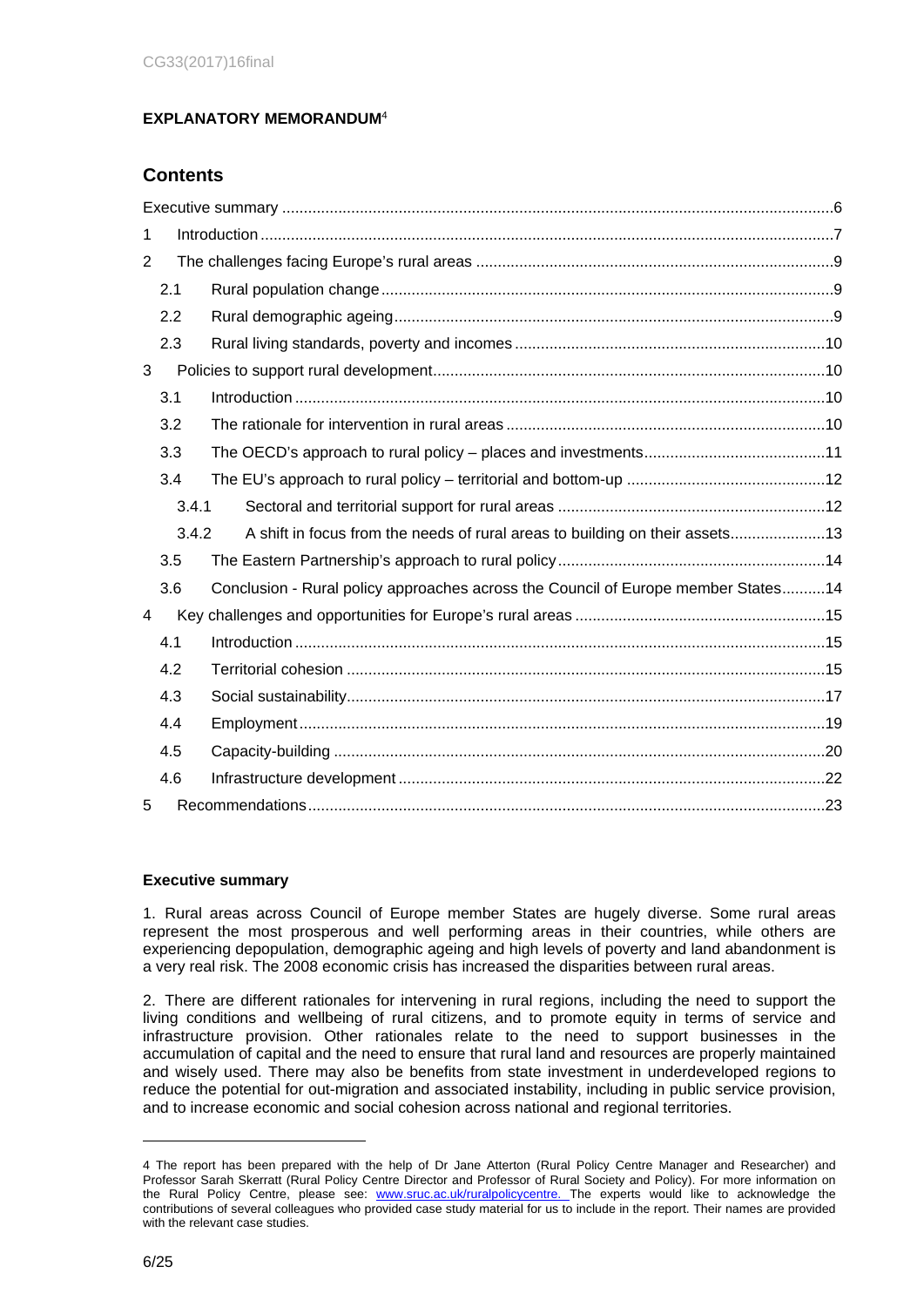3. Reviewing the OECD, EU and Eastern Partnership work on rural development in recent decades demonstrates a shift from an emphasis on large-scale, sectoral and exogenously-generated development projects to smaller endogenously-generated, holistic regeneration projects where multiple organisations work collaboratively in partnership.

4. For these new approaches, the capacity of communities to engage is critical, especially at a time when public sector budgets are being tightened.

5. Importantly, there is also an increasing emphasis on building positively on the assets of rural places, rather than highlighting their needs and deficiencies. This approach recognises the potential of all rural areas to contribute to regional and national food security or to be at the forefront of innovative approaches to demographic ageing, delivering services, or valuing natural resourcebased amenities.

6. The diversity of rural areas means that policy responses may need to be different in different places. For example, it may be appropriate for some regions to maintain a focus on targeted investments, for example in infrastructure, including digital technologies, or in skills improvement and training. In rural areas where agriculture is still a dominant employing sector it is important to ensure that it is considered as a key part of a broader rural development strategy. Recognising and building on rural-urban linkages is also important, as is encouraging entrepreneurship and innovation.

7. Whatever the focus of different policy approaches, key underlying principles include:

- Taking a holistic, territorial place-based approach, not one which is sectoral;
- Engaging communities from the outset as key, if not lead, partners;
- Partnership-working across agencies;
- Taking an assets-based approach rather than a needs-based approach.

8. The importance of community capacity building cannot be emphasised enough; all community members need to be given the skills, resources, knowledge, space, trust and time to engage fully in development processes.

9. Critical to ensuring informed place-based approaches is having a thorough, up-to-date and accurate evidence base on the characteristics of rural places. Investment is needed in existing and new quantitative and qualitative data collection approaches to ensure better rural coverage across Council of Europe member States. Despite the considerable rural diversity, there is much that members can learn from one another through the exchange of information and best practice examples.

#### <span id="page-6-0"></span>**1 Introduction**

10. Across Europe, there is great diversity in the characteristics of rural areas, both within and between countries. Some rural areas are performing well in socio-economic terms, often outperforming their neighbouring urban areas with prosperous populations working in well paid jobs. Others perform poorly, with many local people living in poverty, reliant on small-scale agricultural production and experiencing basic service provision, and an outflow of people who are economically active in search of better education and employment opportunities elsewhere.

11. The OECD has undertaken detailed work exploring the varying performance of rural and urban areas across its member States. This has found that the success or otherwise of rural areas is considerably more affected by change in economic conditions than in urban areas. Remote rural areas are particularly vulnerable to global shocks. Moreover, economic performance varies more across rural areas than it does across intermediate and urban areas. The OECD presents evidence of growing disparities between rural areas, whereby those close to (and usually well connected with) cities have become more dynamic and resilient since the 2008 crisis. In contrast, remote rural areas have not been able to bounce back in terms of employment and productivity so the gap in performance between remote and accessible rural areas is growing.<sup>5</sup> In addition to the impacts of the global financial crisis, a range of other long-standing and new processes including globalisation, technological change, climate change and demographic ageing, are contributing to making the

<sup>5</sup> OECD (2016) *OECD Regional Outlook 2016, Productive Regions for Inclusive Societies*, OECD Publications, Paris.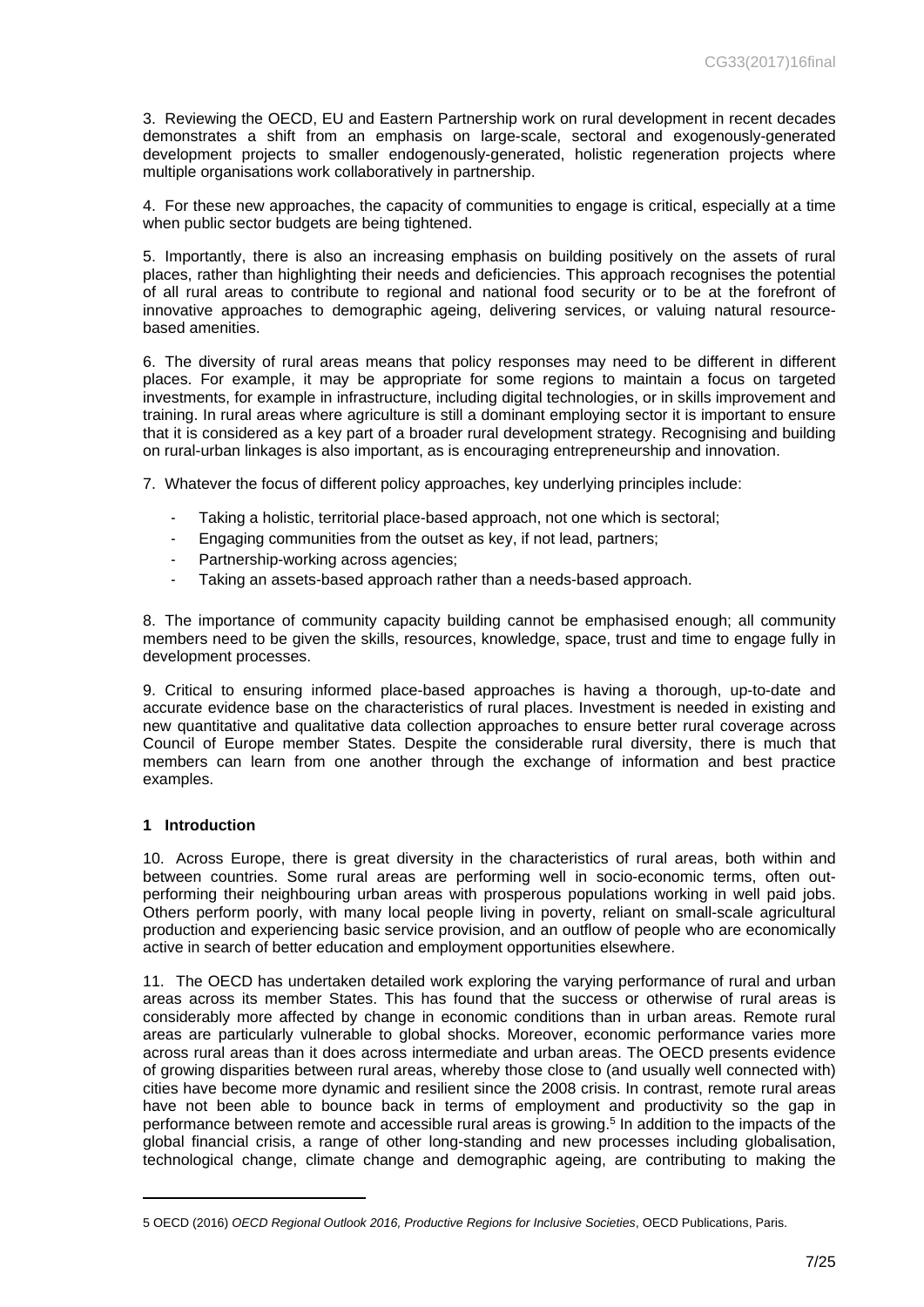differences within and between rural areas even more pronounced. These processes are bringing both opportunities and challenges for rural areas.

12. As well as being particularly vulnerable to changing economic conditions, rural areas are also vulnerable to two false assumptions that are often held by policy-makers. The first is that cities are the only engines of national growth with rural areas simply dependent on them, unable to generate their own 'endogenous' growth or, worse still, synonymous with decline. This has resulted in an emphasis in policy on encouraging the agglomeration of economic activities in urban centres, which merely serves to reinforce this assumption. However, the evidence is clear to challenge this picture of lagging rural areas dependent on exogenous resources. In fact, as the OECD has demonstrated, some predominantly rural areas have, on average, shown faster growth than intermediate or even predominantly urban areas. <sup>6</sup><sup>7</sup> Other researchers have also presented evidence of innovation and entrepreneurship in even the most remote rural areas.<sup>8</sup>

13. A second dominant but incorrect policy assumption is one which equates rural economies with agriculture or land-based activities. It is true that agricultural activities still make up substantial proportions of employment in remote rural areas of some northern and western EU member States. In Scotland, for example, agriculture, forestry and fishing activities made up 36% of enterprises in remote rural areas in 2014 and 16% of employment.<sup>9</sup> However, in many accessible rural areas across OECD countries, economies are increasingly diversified, outward-looking and interdependent, not just with nearby city regions but with other rural and urban areas across the globe.<sup>10</sup> Again in Scotland, for example, 17% of all enterprises operating in the professional, scientific and technical activities sector are in accessible rural areas.<sup>11</sup> This reduced dependence on land-based activities and emergence of a more diversified economy, including a range of manufacturing and service sector activities, helped by advances in information and communities technologies and more flexible working practices, is often termed the shift to a 'new rural economy.'<sup>12</sup>

14. The 'new rural economy' is more usually evident in accessible rural areas, but remote rural areas in EU countries, and many rural areas in other Council of Europe member States, still experience serious and ongoing challenges which require policy intervention. These challenges include: the out-migration of people (particularly those of working age) and an ageing demographic; a heavy reliance on small-scale (often subsistence) agriculture on small units of land; a limited number and range of high quality employment options and a dominance of low paid, low skilled labour with few training and career advancement possibilities; a limited (and often decreasing) level of basic service provision; infrastructure challenges, including poor road and rail links and slow and unreliable (or non-existent) broadband and mobile phone services; and high levels of poverty, including fuel poverty (which often go unmeasured due to difficulties in gathering evidence). The knock-on impacts of depopulation can be significant, in terms of: changes to the natural environment and landscape of an area (for example if people move out of agriculture and land is abandoned); reductions in service provision as demand falls; and reduced levels of knowledge, skills and capacity amongst the local population to lead or contribute to local development projects through endogenously-driven development. This reduced capacity is especially concerning today: as public sector budgets become more constrained, activities are being devolved from the public sector to

<sup>6</sup> OECD (2012) *Promoting Growth in All Regions*, OECD Publications, Paris. For more information see: <http://www.oecd.org/gov/regional-policy/promotinggrowthinallregions.htm.There>have also been several EU-funded research projects focusing on the extent to which some rural areas are performing better (economically and socially) than others, and why this is the case. See for example: Bryden, J. and Hart, K. (eds.) (2004) *A New Approach to Rural Development in Europe: Germany, Greece, Scotland and Sweden,* Mellen Studies in Geography Volume 9, Lewiston, Queenston and Lampeter; Arnason, A., Shucksmith, M. and Vergunst, J. (eds.) (2009) *Comparing Rural Development: Continuity and Change in the Countryside of Western Europe*, Ashgate, Surrey UK and Burlington, USA.

<sup>7</sup> Copus, A. and de Lima, P. (2015) From rural development to rural territorial cohesion, in Copus, A. and de Lima, P. (eds.) *Territorial Cohesion in Rural Europe*, Routledge: London and New York, pp. 3-10.

<sup>8</sup> See for example, Freshwater, D. (2016) Economic Transformations: Understanding the Determinants of Rural Growth, Shucksmith, M. and Brown, D. (Eds.) *Routledge International Handbook of Rural Studies*, Routledge: London and New York (pp. 99-107).

<sup>9</sup> Scottish Government (2015) *Rural Scotland Key Facts 2015*, Scottish Government: Edinburgh. Available online: <http://www.gov.scot/Publications/2015/03/5411>

<sup>10</sup> Copus, A. and de Lima, P. (2015) From rural development to rural territorial cohesion, in Copus, A. and de Lima, P. (eds.) *Territorial Cohesion in Rural Europe*, Routledge: London and New York, pp. 3-10.

<sup>11</sup> Data taken from Atterton, J. (2016) Scotland's rural economies – looking beyond the land-based sector, in Skerratt, S. et al. *Rural Scotland in Focus 2016,* Edinburgh, Scotland's Rural College.

<sup>12</sup> For more information, see Atterton, J. (2016) Invigorating the New Rural Economy: Entrepreneurship and Innovation, in Shucksmith, M. and Brown, D. (Eds.) *Routledge International Handbook of Rural Studies*, Routledge: London and New York (pp. 165-180).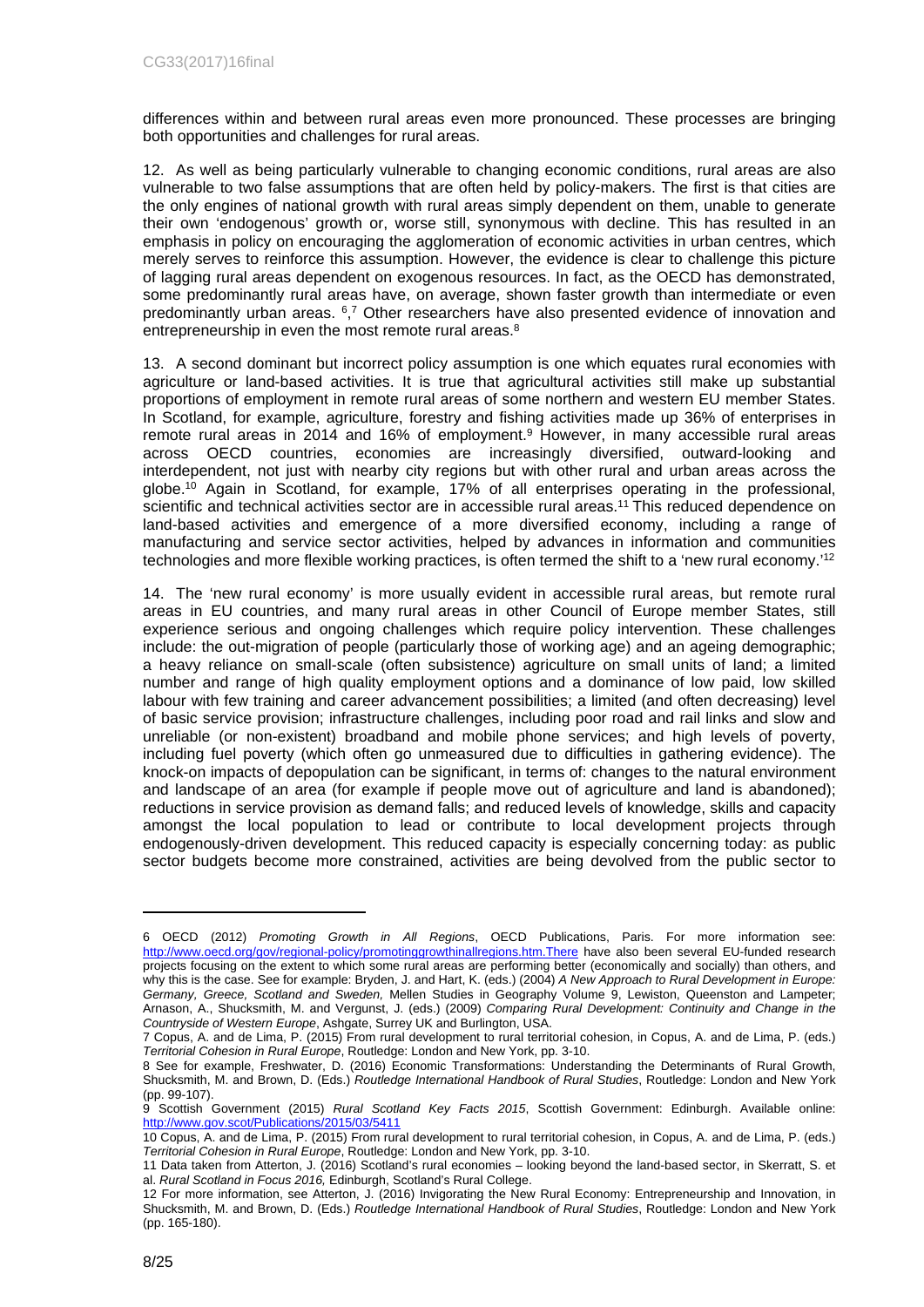local people and communities. Local communities need to have the skills, resources and knowledge to respond to these new opportunities.

15. Rural policy responses need to be specific in these rural areas when compared to those where the economy is diversified, the majority of people are wealthy and have a range of employment options, and there is a good level of service provision. The underlying rationales for intervention are also very different. In 'underdeveloped' rural areas, policies may need to be targeted at reducing poverty, up-skilling the population to help them diversify away from agriculture and take advantage of new business opportunities outside agriculture, and ensuring basic service provision. Such interventions will help to improve the socio-economic performance of these regions, increase cohesion and reduce the intra-country disparities, thereby helping to boost the performance of the country as a whole. For better performing rural areas, appropriate interventions may be more focused on the provision of affordable housing in areas where house prices have been artificially raised by the in-migration of wealthy commuters or second home owners, for example.

16. Building on this introduction, this report has three main sections. Section 2 presents summary data relating to some of the challenges facing Europe's rural areas. Section 3 discusses the 'state-ofthe-art' in terms of rural policy approaches, reviewing the OECD, EU and Eastern Partnership approaches and how they have evolved over the last two decades. Section 4 of the report discusses a set of key themes and the opportunities and/or challenges they represent for rural areas across the Council of Europe member States, drawing on case study information. Finally, the report concludes with a set of recommendations to tackle the challenges facing rural areas. These recommendations emphasise the key principles of place-based working, including taking a territorial, holistic approach, working in partnership, fully involving local people and being positive, so as to maximise the potential of the range of assets available locally.

## <span id="page-8-0"></span>**2 The challenges facing Europe's rural areas**

## <span id="page-8-1"></span>**2.1 Rural population change**

17. Statistics gathered by Eurostat show that 51.3% of the EU's land area was classified as predominantly rural, accounting for 22.3% of the population (112.1 million people) in 2012.<sup>13</sup>

18. Population change across the NUTS 3 regions has also been documented. Data collected in 2014 demonstrates that many of the predominantly rural regions experienced population decline of over 4% in this year.<sup>14</sup> This includes rural areas of Spain, Portugal, Italy, Scotland, Finland, the Baltic States, Romania and Greece. This is an ongoing trend for many rural areas. In contrast, many of the intermediate regions experienced population growth, including in parts of the UK, Germany and France. The statistics clearly demonstrate the diversity across Europe's rural areas in terms of population change.

## <span id="page-8-2"></span>**2.2 Rural demographic ageing**

19. Data on the proportion of working age population in the total population in NUTS 3 regions<sup>15</sup> shows that many of the areas with the lowest proportions of their populations of working age are predominantly rural, particularly in the UK, France, Sweden and Finland where many areas have less than 57.5% of their population of working age.

20. This data highlights the considerable demographic challenges that are facing many of Europe's rural areas. These demographic challenges have potentially serious knock-on impacts, for example, in terms of land abandonment, decreased employment, reduced service provision at a time of increasing demand, and increased social fragmentation as a result of higher levels of poverty and exclusion.

[explained/index.php/Rural\\_development\\_statistics\\_by\\_urban](http://ec.europa.eu/eurostat/statistics-explained/index.php/Rural_development_statistics_by_urban-rural_typology#Focus_on_the_population_in_predominantly_rural_regions)[rural\\_typology#Focus\\_on\\_the\\_population\\_in\\_predominantly\\_rural\\_regions](http://ec.europa.eu/eurostat/statistics-explained/index.php/Rural_development_statistics_by_urban-rural_typology#Focus_on_the_population_in_predominantly_rural_regions)

<sup>13</sup> See Map "Urban-rural typology by NUTS 3 regions", 2012, illustrating areas classified as predominantly rural, intermediate and predominantly urban, at [http://ec.europa.eu/eurostat/statistics-](http://ec.europa.eu/eurostat/statistics-explained/index.php/Rural_development_statistics_by_urban-rural_typology#Focus_on_the_population_in_predominantly_rural_regions)

<sup>14</sup> See Map "Population change, 2014 (NUTS 3 regions)", 2014 at [http://ec.europa.eu/eurostat/statistics](http://ec.europa.eu/eurostat/statistics-explained/index.php/Population_statistics_at_regional_level)[explained/index.php/Population\\_statistics\\_at\\_regional\\_level](http://ec.europa.eu/eurostat/statistics-explained/index.php/Population_statistics_at_regional_level)

<sup>15</sup> See Map "Share in the total population of the working age population (aged 20-64) by NUTS 3 regions", 2015, at [http://ec.europa.eu/eurostat/statistics-explained/index.php/Population\\_statistics\\_at\\_regional\\_level](http://ec.europa.eu/eurostat/statistics-explained/index.php/Population_statistics_at_regional_level)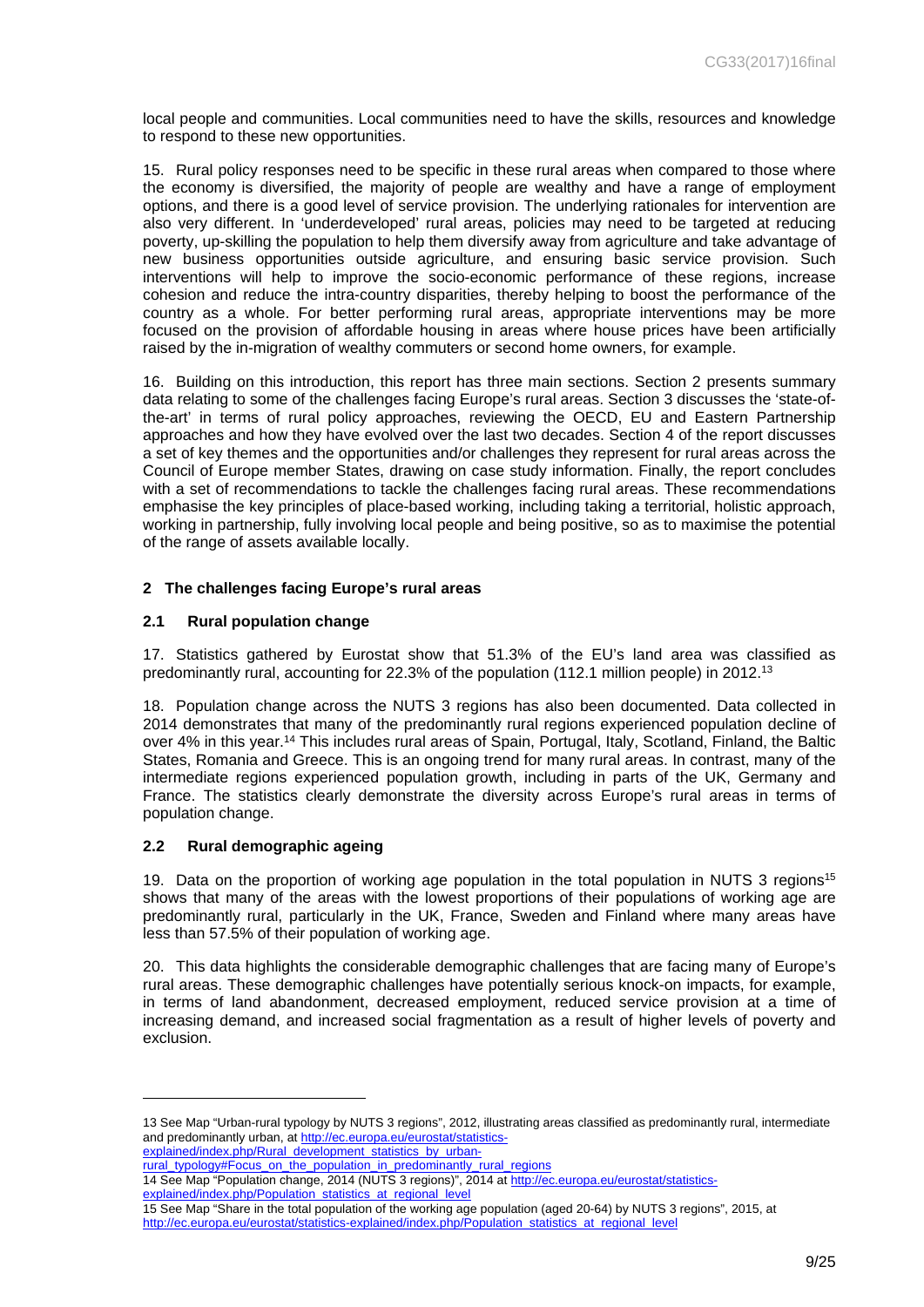21. Yet, at the same time, it is important to remember that demographic ageing can bring opportunities, for example by placing rural areas at the forefront of innovative ways of engaging older people in economic and social development opportunities locally.<sup>16</sup>

## <span id="page-9-0"></span>**2.3 Rural living standards, poverty and incomes**

22. Alongside depopulation and demographic ageing, rural areas in some Council of Europe member States are facing other challenges. This can be illustrated with reference to evidence from Turkey and the Russian Federation.

23. Recent evidence from 2016 suggests poverty is a particular challenge in rural areas of Turkey. The rural poverty rate in Turkey is 35% compared to the urban poverty rate of 22%. This poverty is leading to a growing problem of hunger in rural Turkey and is also impacting on individuals' and families' access to secure employment, education and healthcare.<sup>17</sup>

24. In the Russian Federation, over 27% of inhabitants live in rural areas, amounting to 38 million people. The majority of settlements in rural Russia (72%) are very small with less than 200 inhabitants; only 2% of settlements have more than 2000 inhabitants, making basic service and infrastructure provision costly. The standard of living in the Russian Federation's rural areas is very low and the income gap between rural and urban areas is increasing. In 2011, for example, wages in agriculture were only 52% of the national average wage.

25. The Russian Federation's agricultural sector suffered from a lack of investment during the period of economic transformation in the 1990s, due to its longer capital turnover, low return, outdated infrastructure and specific natural conditions of production. In turn, this led to reduced income for local people, unemployment and out-migration to urban centres. This resulted in a lack of capital and labour in Russian rural areas, leading to the degradation of both agricultural production and rural infrastructure, and giving rise to social tensions.

26. The situation in Stavropol Region in the Russian Federation provides further evidence of the challenges facing many rural areas in the Council's member States. In 2011, agriculture made up almost one quarter of production from the region, with people employed in very many small organisations and enterprises, often at household level. The average per capita income in rural areas of the Stavropol Region was only 68.9% of the Russian average. Workforce productivity in agriculture in the Stavropol Region was also below the national average. Depopulation from rural areas of the Stavropol threatens the existence of many small settlements as well as regional and national food security as people withdraw from working the land. Unemployment in the region is also high as a result of the unattractiveness of the low paid jobs within agriculture and the lack of alternative options, and overall the population is ageing.<sup>18</sup>

## <span id="page-9-1"></span>**3 Policies to support rural development**

## <span id="page-9-2"></span>**3.1 Introduction**

27. This section of the report focuses on underlying rationales for state intervention in rural areas and on explaining how the OECD, EU and Eastern Partnership rural development policies have evolved over the last two decades.

## <span id="page-9-3"></span>**3.2 The rationale for intervention in rural areas**

28. It is often assumed that the challenges in rural areas arise when there is market failure, i.e. the private sector does not provide a good or service because it is uneconomic to do so. In these instances the public sector and/or (increasingly) the third or community sector, is required to intervene. However, this intervention may be based on different underlying rationales.<sup>19</sup> One is the welfarist rationale, i.e. the need to support basic levels of social wellbeing and to promote equity

<sup>16</sup> See for example: Atterton, J. (2006) Ageing and Coastal Communities, *Centre for Rural Economy Research Report 46, Final Report for the Coastal Action Zone Partnership.* Available online: [http://www.ncl.ac.uk/cre/publications/reports/;](http://www.ncl.ac.uk/cre/publications/reports/) Brown, D. and Glasgow, N. (2008) *Rural Retirement Migration*, Dordrecht, Springer.

<sup>17</sup> For more information, see:<https://borgenproject.org/hunger-in-turkey-prevails-in-rural-areas/>

<sup>18</sup> Erokhin, V., Heijman, W. and Ivolga, A. (2014) Sustainable Rural Development in Russia through Diversification: The Case of the Stavropol Region, *Visegrad Journal on Bioeconomy and Sustainable Development*, 3 (1), pp. 20-25.

<sup>19</sup> The text in this section is adapted from Woods, M. (2005) *Rural Geography,* Sage: London, Thousand Oaks, New Delhi.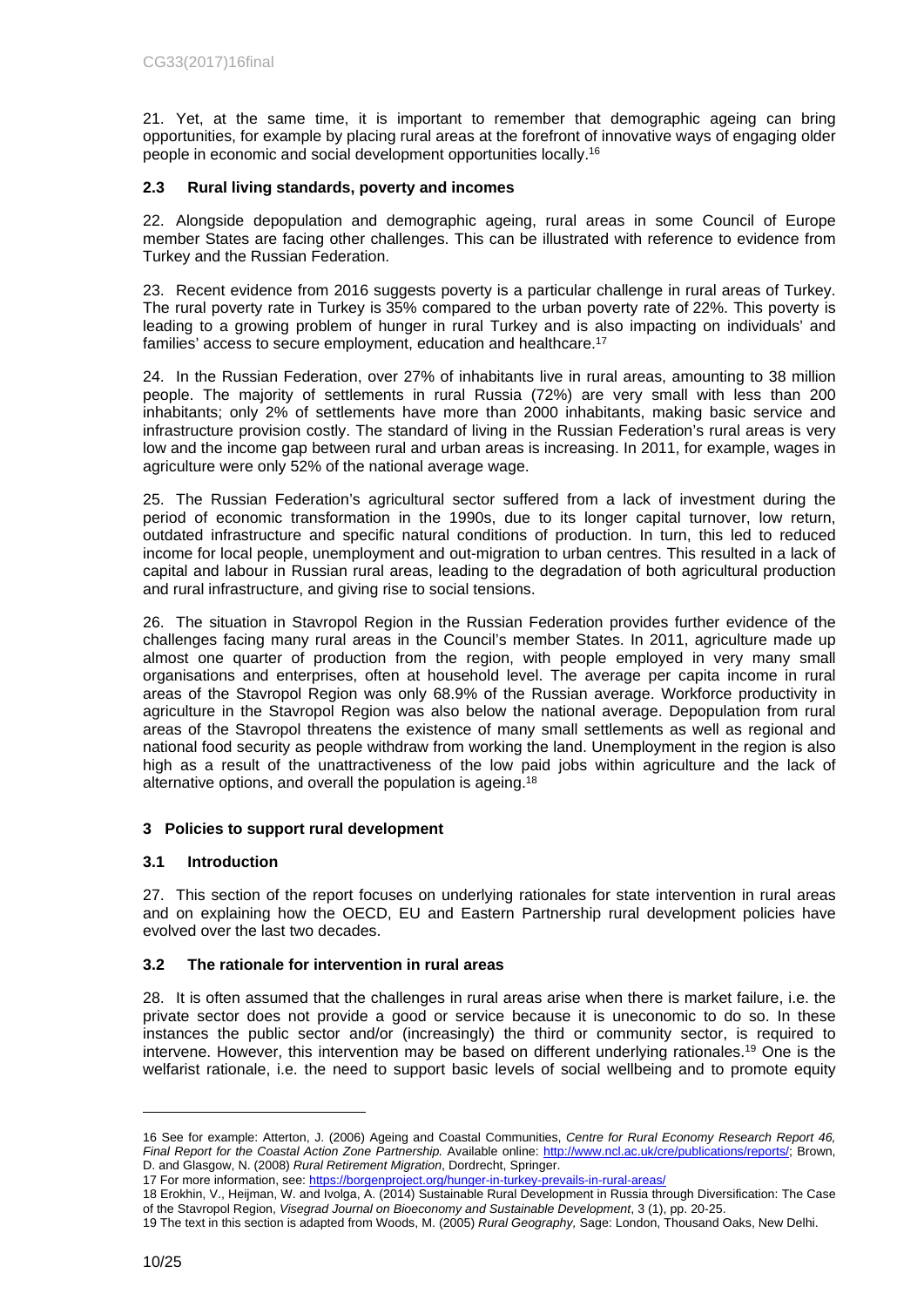between citizens. In this rationale, the state may intervene in order to improve the living conditions of people in rural areas, to invest in infrastructure to provide public services, or to stimulate economic development.

29. Second, there is an economic rationale for intervention, in which the capitalist state operates to support businesses in the accumulation of capital e.g. providing infrastructure allowing businesses to develop in rural areas, providing loans, training etc.

30. Third, there is a stewardship rationale in which state acts in the interests of society as a whole to ensure that rural land and resources are properly maintained and wisely used.

31. Fourth, is a rationale which relates to the spatial control of the population. The reasoning behind this kind of intervention is to reduce the potential for instability and remove the need for the reconfiguration of public services resulting from the large-scale depopulation of rural areas and movement of people into cities (in response to economic downturn, for example). From a managerial perspective, it is better for the state to invest in economic development in underdeveloped regions hence reducing the push-factors for out-migration.

32. As evident from the discussion of the OECD, EU and Eastern Partnership approaches to rural development which follows, there has been an evolution in the type of intervention which is used in rural areas. In general, there has been a shift away from top-down 'development' approaches which involve large-scale, state-led infrastructure projects to 'regeneration' which implies bottom-up, smallscale, community-led rural regeneration, drawing on indigenous resources. These new bottom-up approaches provide a positive opportunity for local people to get involved - i.e. to become empowered - in shaping a tailored solution for the challenge/s they are facing.

33. Since 2008, there has been a new driver of change, namely the need to reduce public sector spending. This has also led to an increased emphasis on involving local community and private sector actors although the underlying rationale for this is very different – it is about efficiency and finding ways of reducing spending (i.e. 'doing more with less'), rather than equity or territorial cohesion, for example.<sup>20</sup> However, whatever the rationale or the regional and national context, the capacity of local people to engage in activities is critical. Without this engagement and empowerment, there is a real risk of increasing uneven development trajectories between rural areas.

#### <span id="page-10-0"></span>**3.3 The OECD's approach to rural policy – places and investments**

34. The OECD's New Rural Paradigm (NRP), endorsed by member countries and published in  $2006<sup>21</sup>$  advocated an approach to rural policy based on places and investments.<sup>22</sup> The NRP is grounded in a territorial, integrated (or multi-sectoral) investment approach which focuses on places rather than supporting sectors (largely through the provision of subsidies to agriculture), which was the dominant approach at the time. Following the principles of the NRP, the 'job' of rural policy is to identify and better understand how the various components of a local economy interact, and how indigenous capabilities for rural development may be supported.

35. The NRP places emphasis on supporting the exploitation and valorisation of local assets, the local identification of needs and opportunities, and improving the competitiveness of rural areas through identifying new economic functions and improving the conditions for rural enterprise. While the key actors in previous approaches to rural development were national governments and sectoral agents (principally farmers), the NRP involves all levels of government (from the supranational to the local level) and various local stakeholders operating across all sectors. The NRP formed the basis for the OECD's series of systematic reviews of country strategies for rural development.<sup>23</sup>

<sup>20</sup> Brown, D. and Schafft, K. (2011) *Rural people and communities in the 21st century*. Cambridge: Polity.

<sup>21</sup> OECD (2006) *The New Rural Paradigm, Policies and Governance*, OECD Publications, Paris. Available online: [http://www.oecd.org/gov/regional-policy/thenewruralparadigmpoliciesandgovernance.htm.](http://www.oecd.org/gov/regional-policy/thenewruralparadigmpoliciesandgovernance.htm)

<sup>22</sup> For more information on the NRP and its applicability in the UK, see: [http://www.sruc.ac.uk/info/120485/thriving\\_communities\\_archive/777/2012\\_building\\_on\\_the\\_new\\_rural\\_paradigm.](http://www.sruc.ac.uk/info/120485/thriving_communities_archive/777/2012_building_on_the_new_rural_paradigm) 23 A list of all the country reviews can be found online here: [http://www.oecd-ilibrary.org/urban-rural-and-regional](http://www.oecd-ilibrary.org/urban-rural-and-regional-development/oecd-rural-policy-reviews_19909284)[development/oecd-rural-policy-reviews\\_19909284](http://www.oecd-ilibrary.org/urban-rural-and-regional-development/oecd-rural-policy-reviews_19909284).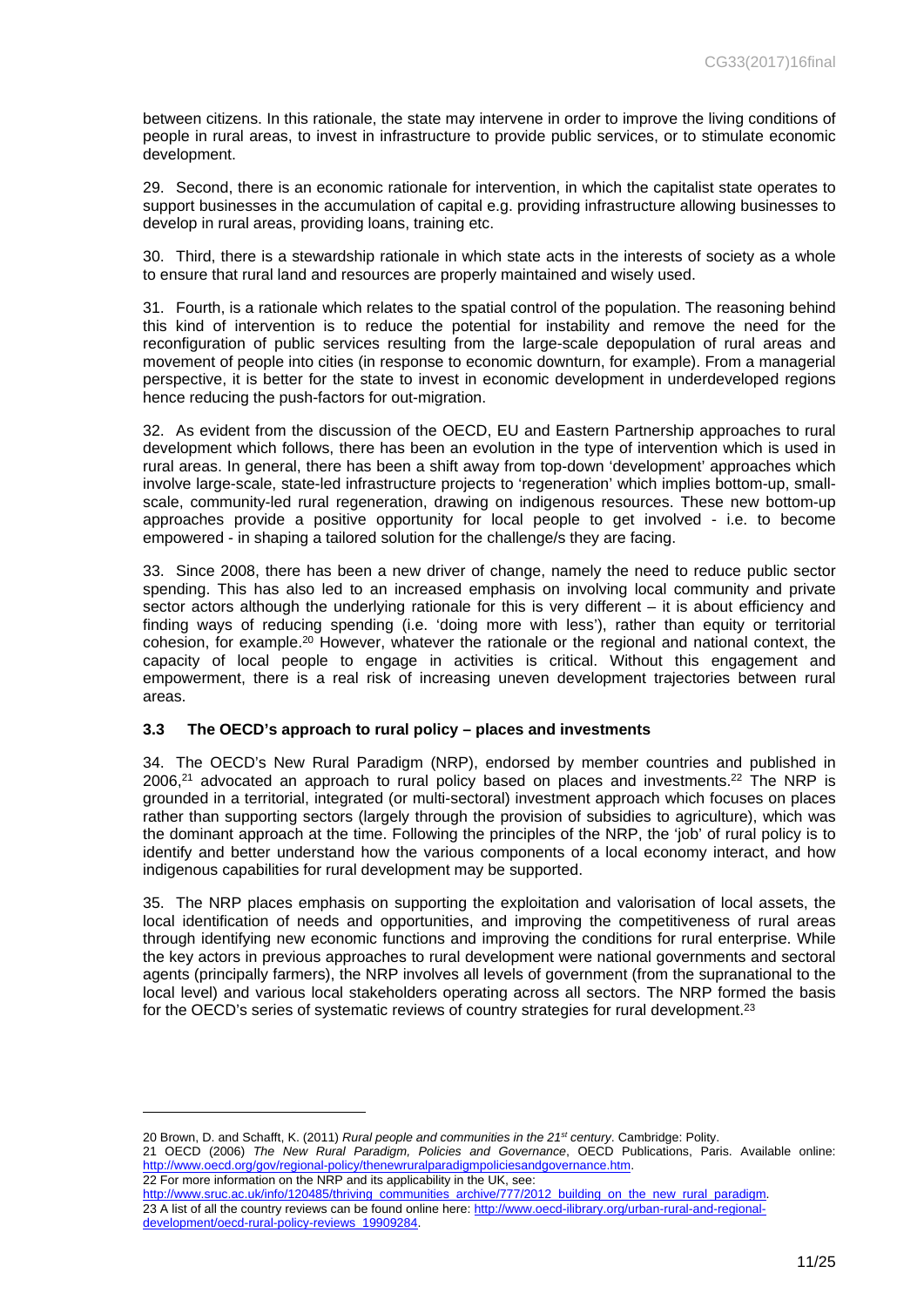36. Nine years later, in its 'New Rural Policy: Linking up for Growth' publication,<sup>24</sup> the OECD noted the significance of the NRP as a result of the economic crisis in 2008 which encouraged governments to think about how to work harder at doing more with scarce resources. The NRP had advocated a radical shift in positioning rural policy as an investment strategy promoting competitiveness in rural areas, rather than a subsidy programme aimed at a specific sector (namely agriculture). As a result of the economic crisis, generating economic growth, increased competitiveness and more job opportunities became all the more important. At the annual OECD Rural Development Conference in 2012 in Krasnoyarsk, Russia, participants discussed how to develop policies and programmes aligned with the principles of the NRP. In its 2015 report, the OECD called for a new rural narrative which emphasised how important rural areas are in national objectives, including those relating to economic development and prosperity. The OECD cites 'green economy' initiatives as one example of a change in perception of rural areas and their importance which resulted in large (public and private) investment.

37. One year later, ten years on from the NRP, the OECD published its 2016 Regional Outlook Report,<sup>25</sup> which argued that there has been progress in moving rural development approaches beyond farm supports to recognise the diversity of rural areas and the importance of connectivity to dynamic areas. The organisation put forward 'Rural Policy 3.0', representing a refinement of the NRP informed by their country-specific rural reviews. Rural Policy 3.0 moves from the conceptual framework of the NRP to identifying more specific mechanisms for implementing effective rural policies and practices, across increasingly diverse rural areas.

38. Rural Policy 3.0 argues that a key objective of rural policy should be to increase rural competitiveness and productivity in order to enhance the social, economic and environmental wellbeing of rural areas. This in turn will increase the contribution of rural areas to national performance. Within this approach, policies should focus on enhancing competitive advantages in rural communities and should draw on integrated investments and the delivery of services (not providing subsidies) that are adapted to the needs of different types of rural areas. Rural Policy 3.0 describes a partnership-driven approach (which could be rural-rural, rural-urban or government and non-profit/business partnerships) that builds capacity at the local level to encourage participation and bottom-up development. This capacity building is critical to fostering the success and resilience of rural areas.

## <span id="page-11-0"></span>**3.4 The EU's approach to rural policy – territorial and bottom-up**

## <span id="page-11-1"></span>*3.4.1 Sectoral and territorial support for rural areas*

39. Looking back to 1988, the European Commission's communication on 'The Future of Rural Society<sup>'26</sup> included a number of important messages about the EU's rural areas, including that these areas are diverse, and that rural development is not only about agriculture, but is about broader economic, social and environmental development and therefore requires an integrated policy approach which is multi-disciplinary and multi-sectoral in its implementation. The communication concluded that there must be a coordinated, integrated management of policies relevant for the development of rural areas. These key messages remain as relevant now as they were in 1988.

40. The most significant support for rural areas in the EU comes through the Common Agricultural Policy (CAP) which accounted for approximately 40% of the total EU budget in 2014 (a significant reduction from 73% in 1985).<sup>27</sup> Of this, around 30% is direct aid to farmers and market-related expenditure, with only 9-10% representing spending on wider rural development, such as through the LEADER programme.<sup>28</sup> The EU's rural development policy is funded through the European Agriculture Fund for Rural Development (EAFRD), which is worth €100 billion from 2014-2020 across all member States.

41. Member States and regions draw up their rural development programmes (i.e. Pillar 2 of the CAP) based on the needs of their territories and addressing at least four of the following six common

25 OECD (2016) *OECD Regional Outlook 2016, Productive Regions for Inclusive Societies*, OECD Publications, Paris.

<sup>24</sup> OECD (2015) *New Rural Policy: Linking up for Growth*, OECD Publications, Paris. Available online: [https://www.oecd.org/rural/rural-development-conference/documents/.](https://www.oecd.org/rural/rural-development-conference/documents/)

<sup>26</sup> CEC (European Commission) 1988 *The Future of Rural Society*, COM (88) 501, Brussels.

<sup>27</sup> European Commission (2016) *CAP post-2013: Key graphs and figures*, Available online: ec.europa.eu/agriculture/sites/agriculture/files/cap-post-2013/graphs/graph1\_en.pdf

<sup>28 &</sup>quot;Liaison Entre Actions de Développement de l'Économie Rurale", or "Links between the rural economy and development actions".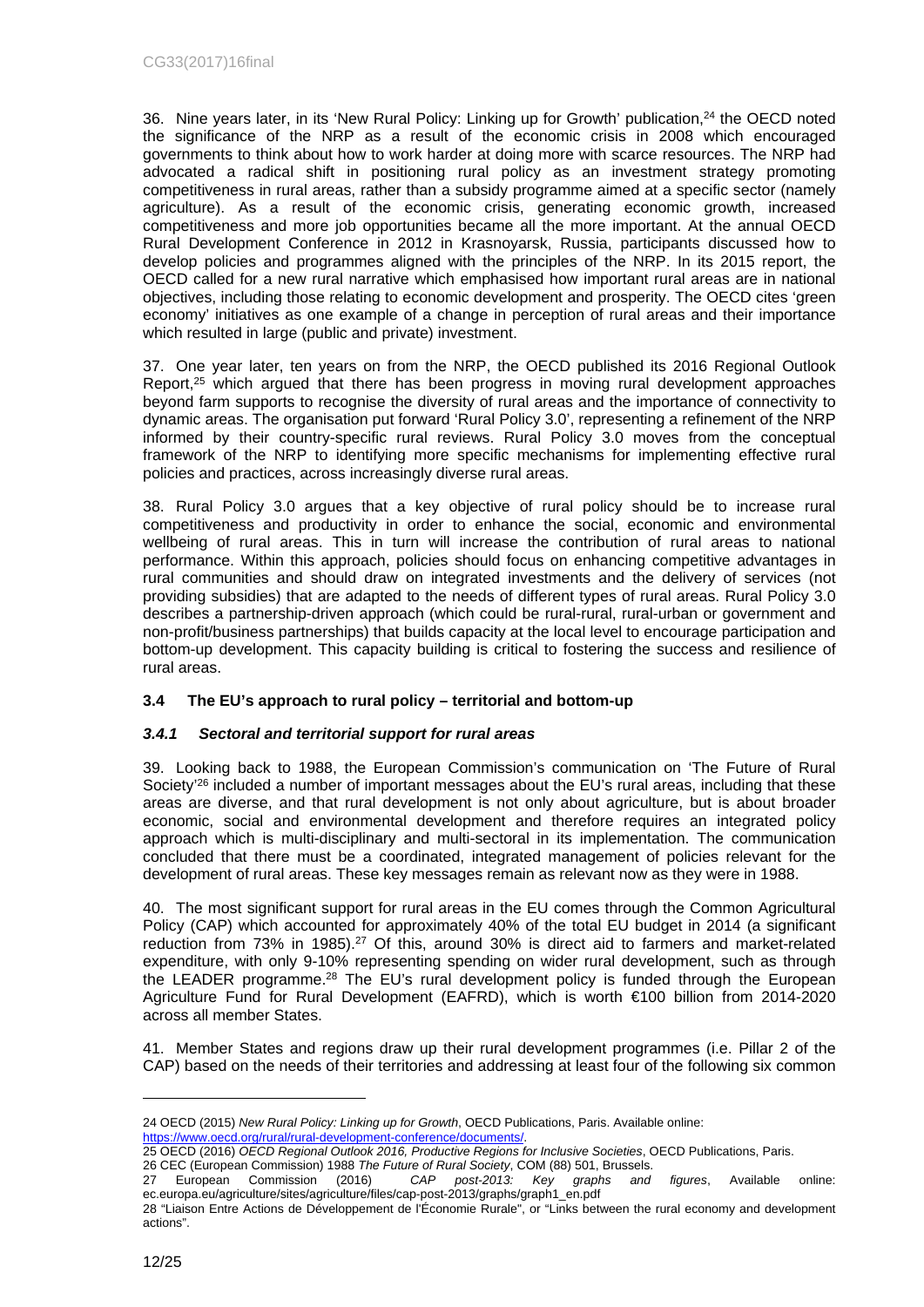EU priorities: fostering knowledge transfer and innovation in agriculture, forestry and rural areas; enhancing the viability and competitiveness of all types of agriculture, and promoting innovative farm technologies and sustainable forest management; promoting food chain organisation, animal welfare and risk management in agriculture; restoring, preserving and enhancing ecosystems related to agriculture and forestry; promoting resource efficiency and supporting the shift toward a low-carbon and climate-resilient economy in the agriculture, food and forestry sectors; promoting social inclusion, poverty reduction and economic development in rural areas.

42. Alongside the CAP, the EU's Regional Policy directs large amounts of funding to rural areas, for example to improve infrastructure, encourage entrepreneurship and develop skills. Over time, there has been closer alignment of EU funding for agriculture and rural development with funding for regional development and cohesion, with all member States being required to establish a partnership agreement to coordinate all EU structural investment funding (ESIF) from 2014 onwards.

43. It is worth noting that there has been a shift in terms of the underlying rationale for rural development policies in the EU in recent decades, with a move (at least to some extent) towards a more territorial or place-based rather than sectoral approach, and an emphasis on bottom-up development, with local people involved in shaping (or better still leading) development projects, rather than reliant on top-down interventions. This has been in evidence since the launch of the LEADER programme in the early 1990s, but its key features can be summarised with reference to the 2009 Barca report which argued in favour of a place-based approach to policy-making in the EU:

*"A place-based policy is a long-term strategy aimed at tackling persistent underutilisation of*  potential and reducing persistent social exclusion in specific places through external *interventions and multilevel governance. It promotes the supply of integrated goods and services tailored to contexts, and it triggers institutional changes. In a place-based policy, public interventions rely on local knowledge and are verifiable and submitted to scrutiny, while linkages among places are taken into account… this strategy is superior to alternative strategies that do not make explicit and accountable their territorial focus….".<sup>29</sup>*

44. However, as demonstrated by the figures relating to the CAP budget breakdown above, funding for broader, territorial rural development is very limited when compared to sectoral funding for agriculture. Most notably, LEADER spend is required to be only 5% of member States' rural development programme funding and often projects are somewhat separated from other rural and regional development actions. More promising, however, is the generalisation of the LEADER approach as 'community-led local development' across all of the EU's Structural and Investment Funds from 2014-20. The increased alignment of regional and rural development funding in the current programming period provides an important avenue for cooperation and coordination across these funding streams, i.e. a new opportunity for territorial development. It remains to be seen how far this opportunity is maximised to the benefit of Europe's rural areas, particularly those experiencing serious demographic decline, in the current (and future) programming period.

#### <span id="page-12-0"></span>*3.4.2 A shift in focus from the needs of rural areas to building on their assets<sup>30</sup>*

45. Alongside the move to a more territorial and bottom-up approach to the development of Europe's rural areas, there has been a shift from emphasising the needs of rural areas, to a more positive assets-based approach in the EU, as already discussed in relation to the OECD's 'New Rural Policy: Linking up for Growth' report in 2015 for example.<sup>31</sup>

46. The 1996 Cork Declaration  $-$  A Living Countryside, $32$  the ten-point rural development programme for the EU, focused on the complexities and needs of Europe's rural areas, and what should be put in place to support Europe's agriculture and wider rural communities to fulfil their potential across economic, environmental and social objectives. The language is largely "needsbased", for example: rural preference to be given to rural areas in terms of a fairer allocation of funds to enable sustainable development; an integrated approach focused on co-financing for those areas

30 For a fuller discussion of this shift, see Skerratt, S., Atterton, J., McCracken, D., McMorran, R. and Thomson, S. (2016) *Rural Scotland in Focus 2016*, Edinburgh, Scotland's Rural College (SRUC). Available online: [http://www.sruc.ac.uk/RSiF2016.](http://www.sruc.ac.uk/RSiF2016)

<sup>29</sup> See also Barca, F. (2009) *An Agenda for a Reformed Cohesion Policy: A Place-Based Approach to Meeting European Union Challenges and Expectations*, Brussels: DG-Regio

<sup>31</sup> OECD (2015) *New Rural Policy: Linking up for Growth*, OECD Publications, Paris. Available online: [https://www.oecd.org/rural/rural-development-conference/documents/.](https://www.oecd.org/rural/rural-development-conference/documents/)

<sup>32</sup> For more information, see: [http://ec.europa.eu/agriculture/rur/cork\\_en.htm](http://ec.europa.eu/agriculture/rur/cork_en.htm)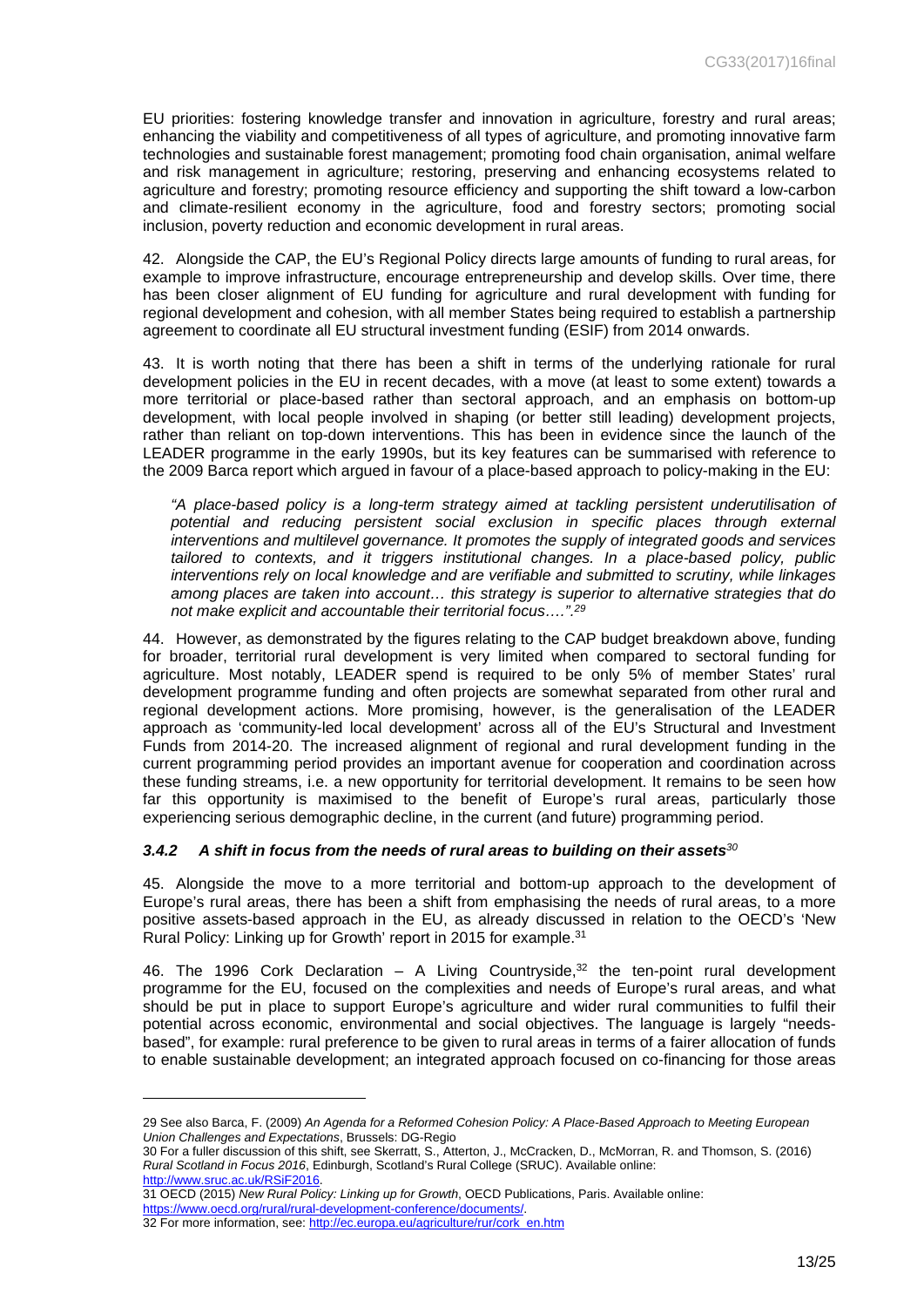"most in need"; and diversification, described in terms of the necessary supporting framework to promote viable development.

47. In contrast, in 2016, in The Cork 2.0 Declaration – A Better Life in Rural Areas,<sup>33</sup> the language is far more focused on innovation and the contribution that rural areas make to the wider economy, society and environment of the EU, with the starting-point being: "the key role of rural areas and communities in implementing the United Nations Sustainable Development Goals (SDG) as well as [...] the United Nations Framework Convention on Climate Change (UNFCCC)" (p.1). The Declaration notes: the value of rural resources; the importance of rural areas in Europe's heritage; fostering innovation and entrepreneurship in traditional rural domains as well as new sectors of the economy; agricultural and forestry value chains being engines of growth providing jobs and livelihoods to millions; and the importance of farmers as stewards and principal providers of environmental public goods. This all culminates in ten "innovative, integrated and inclusive rural and agricultural policy" priorities around: prosperity; value chains; viability and vitality; environment, climate change and climate action; boosting knowledge, innovation and rural governance. The twoday conference itself, organised in September 2016, held a panel debate on "innovative and alternative delivery mechanisms", with the conference as a whole recommending that EU policy makers: "improve public awareness of the potential of rural areas and resources to deliver on a wide range of economic, social, and environmental challenges and opportunities benefitting all European citizens" (p.5).

## <span id="page-13-0"></span>**3.5 The Eastern Partnership's approach to rural policy**

48. As previously discussed, there is great diversity across the rural areas of European countries. While accessible rural areas in many countries in northern and western Europe are experiencing population growth and new investments and represent some of the best performing and wealthiest areas in these countries, there are many rural areas where a large majority of the (often increasingly older) population is in poverty and remains dependent on small pockets of land and subsistence or semi-subsistence agriculture. In these areas rural infrastructure tends to be poor and the resources available to, and the capacity, of the local population are severely limited.

49. In recognition of these challenges and building on the experiences of the EU, the work of the Eastern Partnership has demonstrated the need for member countries to develop agriculture and rural development policy, including for small-scale farmers. Here, efforts to modernise agriculture and increase production in a sustainable way go hand-in-hand with developing the infrastructure of rural areas, increasing the income opportunities and improving the quality of life and prospects for local people.

50. In the 2014-20 programming period, through the European Neighbourhood Programme for Agriculture and Rural Development (ENPARD), Eastern Partnership countries are working with EU member States to prepare long-term agriculture and rural development strategies and build institutional capacities at national and local levels. While much of this work focuses on increasing the competitiveness and sustainability of the agricultural sector, there is recognition alongside this of the need to promote community-led rural development through both agricultural and non-agricultural initiatives to diversify economic, social and cultural activities in ways that will directly benefit citizens and their quality of life.<sup>34</sup>

## <span id="page-13-1"></span>**3.6 Conclusion rural policy approaches across the Council of Europe member States**

51. This brief review of rural policy approaches in the OECD, EU and Eastern Partnership countries has revealed evidence of a transition in how the development of rural areas has been approached in policy terms. While the underlying rationale/s for intervention and the key points of focus may vary, there is certainly much similarity in terms of the guiding principles, including a greater recognition amongst policy-makers of the need to move away from top-down, exogenous initiatives focused on particular sectors towards place-based territorial approaches, which recognise the endogenous resources that rural areas have and the contributions that they can make (without losing sight of the challenges that many rural areas still have to overcome). This bottom up approach involves a shift in the way that rural development is managed (i.e. it is no longer about large-scale, state-led infrastructure projects but is about cross-sectoral working) and a change in the type of activities that

<sup>33</sup> For more information, see: [http://ec.europa.eu/agriculture/events/rural-development-2016\\_en.htm](http://ec.europa.eu/agriculture/events/rural-development-2016_en.htm)

<sup>34</sup> For more information, see for example: [http://www.fao.org/europe/resources/assessment-of-agriculture-and-rural](http://www.fao.org/europe/resources/assessment-of-agriculture-and-rural-development-sectors-in-the-eastern-partnership-countries/en/)[development-sectors-in-the-eastern-partnership-countries/en/](http://www.fao.org/europe/resources/assessment-of-agriculture-and-rural-development-sectors-in-the-eastern-partnership-countries/en/)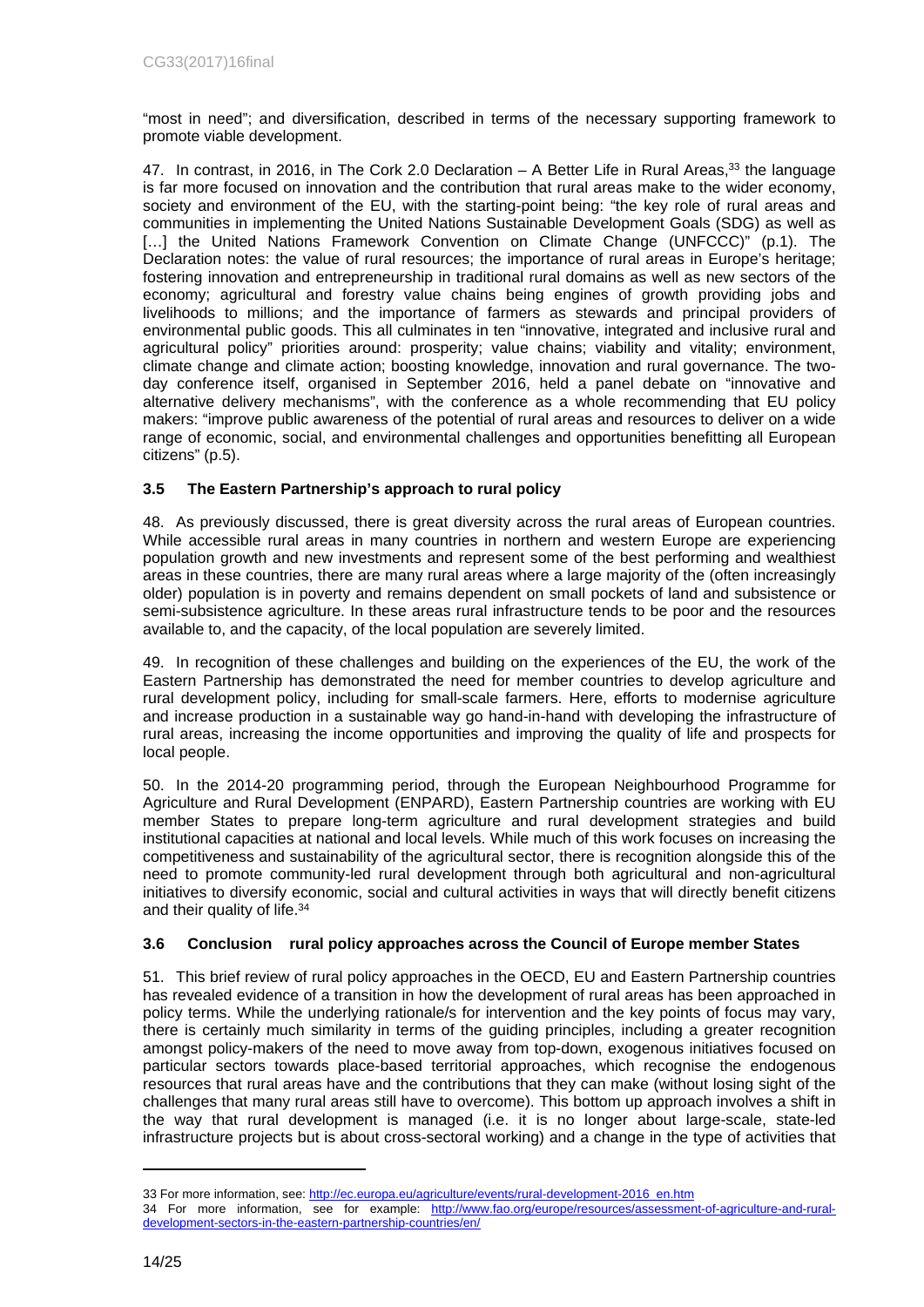are promoted through development initiatives. Often economic development is no longer the main focus; initiatives may be more about community development. Importantly though they are led by empowered local people, working in partnership with others, including external agencies and individuals, through well-developed networks.

52. Notwithstanding the advantages of transferring responsibilities to local rural communities, there are two key challenges with this approach. First, there may be instances where state intervention may still be required, for example, if a rural area has suddenly lost a significant employer resulting in unemployment and out-migration, in order to avoid large-scale depopulation and land abandonment. However, in an era where public sector budgets are tightening and governments are reducing welfare payments, this state support may become harder to find and justify. In these instances, greater onus is likely to be placed on communities to act, but they may lack the capacity and resources to make a difference when the challenges are significant.

53. Besides, while for some communities this shift has been empowering, others which lack capacity, skills, resources etc. may find themselves falling behind, leading to a new uneven geography of rural development. While this is an issue in some of the more remote areas in EU member States, it may be more of a challenge in newer EU member States and other Council of Europe member States, which lack a tradition of local engagement in state initiated programmes. This does not mean that this should not be tried and be the guiding principle behind intervention, but extra state facilitation and support may be required.

## <span id="page-14-0"></span>**4 Key challenges and opportunities for Europe's rural areas**

## <span id="page-14-1"></span>**4.1 Introduction**

54. Having provided some background information on the challenges being experienced by rural areas of the Council's member States and on the shifts that have occurred recently in terms of policy approaches, the report now turns to discuss five key issues and the challenges and opportunities they represent for rural areas : territorial cohesion, social sustainability, employment, capacitybuilding and infrastructure development.

55. Policy and research attention must be paid to these core issues in order to support the development of rural areas. Examples of good practice from across Council of Europe member States are included where appropriate.

#### <span id="page-14-2"></span>**4.2 Territorial cohesion**

56. The concept of territorial cohesion, as understood in Europe, is based on "ensuring the harmonious development of all places and about making sure that their citizens are able to make the most of inherent features of these territories. As such, it is a means of transforming diversity into an asset that contributes to the sustainable development of the entire EU".<sup>35</sup> For the EU, territorial cohesion is critical to the promotion of economic and social wellbeing.

57. As the Congress itself noted in 2008, $36$  access to services of general interest<sup>37</sup> in rural areas is a key element of social and territorial cohesion and should be delivered within the values and principles of equality, socio-geographic solidarity, continuity and transparency. Congress Recommendation 235 (2008) on "Services of general interest in rural areas, a key factor in territorial cohesion policies" argues that the preservation of sustainable rural areas is fundamental for the economic and social cohesion of an entire territory as urban and rural wellbeing are directly interlinked and complementary. Promoting sustainable rural areas depends on ensuring the

<sup>35</sup> CEC (2008) *Green Paper on Territorial Cohesion: Turning Territorial Diversity into Strength*, Communication from the Commission COM (2008) 616, 6 October, Brussels. Available online at:

[http://ec.europa.eu/regional\\_policy/en/policy/what/territorial-cohesion/;](http://ec.europa.eu/regional_policy/en/policy/what/territorial-cohesion/) see also CEC (2007) Territorial Agenda of the European Union: Towards a more competitive and sustainable Europe of diverse regions, CEC, Brussels. Available online at: [http://ec.europa.eu/regional\\_policy/en/information/publications/communications/2007/territorial-agenda-of-the-european](http://ec.europa.eu/regional_policy/en/information/publications/communications/2007/territorial-agenda-of-the-european-union-towards-a-more-competitive-and-sustainable-europe-of-diverse-regions)[union-towards-a-more-competitive-and-sustainable-europe-of-diverse-regions.](http://ec.europa.eu/regional_policy/en/information/publications/communications/2007/territorial-agenda-of-the-european-union-towards-a-more-competitive-and-sustainable-europe-of-diverse-regions)

<sup>36</sup> Congress of Local and Regional Authorities (2008) Recommendation 235 (2008) on "Services of general interest in rural areas, a key factor in territorial cohesion policies". Available online at:

[https://wcd.coe.int/ViewDoc.jsp?p=&id=1264889&Site=COE&BackColorInternet=C3C3C3&BackColorIntranet=CACC9A&Bac](https://wcd.coe.int/ViewDoc.jsp?p=&id=1264889&Site=COE&BackColorInternet=C3C3C3&BackColorIntranet=CACC9A&BackColorLogged=EFEA9C&direct=true) [kColorLogged=EFEA9C&direct=true](https://wcd.coe.int/ViewDoc.jsp?p=&id=1264889&Site=COE&BackColorInternet=C3C3C3&BackColorIntranet=CACC9A&BackColorLogged=EFEA9C&direct=true).

<sup>37</sup> Including material goods such as public transport, housing, energy, water, waste disposal, telecommunications and banking and non-material goods such as health, culture, education and social services.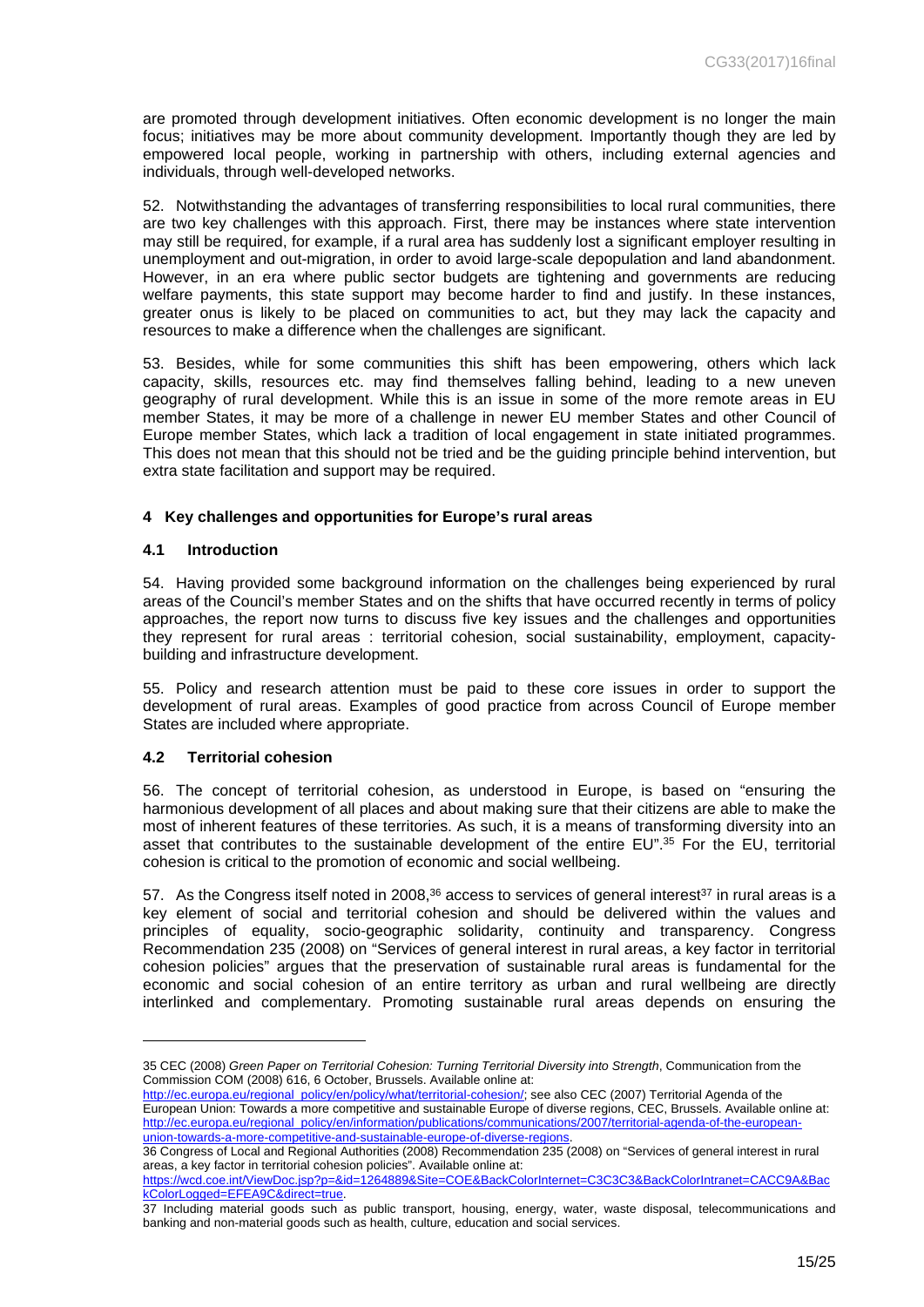provision of basic services for the local population; as the Congress notes "… meeting the needs of rural residents should be seen by public authorities as an integral part of a wider national social cohesion agenda".<sup>38</sup> For example, an uneven distribution of essential health care can render areas more vulnerable and damage social cohesion.<sup>39</sup> It is often the most vulnerable that suffer if social services and infrastructure are in decline, including older people, children and young people, those on low incomes and people with long-term health problems.

58. In this recommendation, the Congress noted that the provision of services of general interest cannot be based solely on economic criteria and that the provision of these services generates sustainable economic growth and job creation, particularly in peripheral and sparsely populated areas. The Congress calls for the continuity and equity of access to quality services to be guaranteed by public authorities through appropriate legislation. Specifically in relation to health care, the Congress made a series of recommendations to the Committee of Ministers of the Council of Europe in 2007,<sup>40</sup> including inviting governments to identify areas which are vulnerable to, and to combat the phenomenon of, 'medical desertification' (where certain areas are seen as less attractive for medical professionals causing them to leave), to offer financial aid for medical training in return for students practicing in a rural or remote area, and authorising increments in wages in rural areas.

59. In its Recommendation 224 (2007) on "Ensuring territorial continuity of social services in rural regions,*"* <sup>41</sup> the Congress argued that improving the quality and accessibility of services should be a key part of social cohesion agendas which should be approached as a social investment rather than a social cost. To do this effectively, a number of actions are required, including sharing best practice, social services policies which are specifically aimed at rural areas and address local needs such as infrastructure support, and a strong element of user involvement in which rural communities are consulted on the priorities for service development. In the period since these recommendations were made ten years ago, new forms of service delivery are emerging in many European countries, including public-private partnerships, cooperatives, voluntary groups and new delivery methods involving digital technology. Communities and voluntary bodies are co-constructing services with public sector agencies and local government, with the aim of making them fit for purpose, particularly in a rural setting.

60. In the Republic of Moldova, the Energy and Biomass project is promoting agricultural and rural development. In particular, it is supporting the use of renewable energy from the country's own sources which have not yet been well exploited, particularly in rural communities. The main objective is to help the Republic of Moldova strengthening its economic, social and territorial cohesion in an environmentally sustainable fashion. Substantial support is provided for the development of rural areas, by increasing the competitiveness of the agri-food sector through modernisation and market integration. One of the important results expected is a strengthened policy, legal and institutional framework. The project is focusing on improving heating systems in public buildings by using waste straw from local agricultural enterprises, increasing awareness about renewable energies and promoting energy efficiency, including through the training of mayors and local civil society representatives. A new Renewable Energy and Energy Efficiency Award MOLDOVA ECO-ENERGETICA has been created. A kindergarten in Ermoclia Village in Stefan Voda district is the first public institution to be heated with energy from biomass within the framework of the Energy and Biomass project.<sup>42</sup>

<sup>38</sup> Congress of Local and Regional Authorities Recommendation 224 (2007) on "Ensuring territorial continuity of social services in rural regions*"*. Available online:

[https://wcd.coe.int/ViewDoc.jsp?p=&id=1124529&Site=COE&BackColorInternet=C3C3C3&BackColorIntranet=CACC9A&Bac](https://wcd.coe.int/ViewDoc.jsp?p=&id=1124529&Site=COE&BackColorInternet=C3C3C3&BackColorIntranet=CACC9A&BackColorLogged=EFEA9C&direct=true) [kColorLogged=EFEA9C&direct=true](https://wcd.coe.int/ViewDoc.jsp?p=&id=1124529&Site=COE&BackColorInternet=C3C3C3&BackColorIntranet=CACC9A&BackColorLogged=EFEA9C&direct=true).

<sup>39</sup> Congress of Local and Regional Authorities Recommendation 223 (2007) on "Balanced distribution of health care in rural regions*".* Available online:

[https://wcd.coe.int/ViewDoc.jsp?p=&id=1124519&Site=COE&BackColorInternet=C3C3C3&BackColorIntranet=CACC9A&Bac](https://wcd.coe.int/ViewDoc.jsp?p=&id=1124519&Site=COE&BackColorInternet=C3C3C3&BackColorIntranet=CACC9A&BackColorLogged=EFEA9C&direct=true) [kColorLogged=EFEA9C&direct=true](https://wcd.coe.int/ViewDoc.jsp?p=&id=1124519&Site=COE&BackColorInternet=C3C3C3&BackColorIntranet=CACC9A&BackColorLogged=EFEA9C&direct=true).

<sup>40</sup> Congress of Local and Regional Authorities Recommendation 223 (2007) on "Balanced distribution of health care in rural regions". Available online:

[https://wcd.coe.int/ViewDoc.jsp?p=&id=1124519&Site=COE&BackColorInternet=C3C3C3&BackColorIntranet=CACC9A&Bac](https://wcd.coe.int/ViewDoc.jsp?p=&id=1124519&Site=COE&BackColorInternet=C3C3C3&BackColorIntranet=CACC9A&BackColorLogged=EFEA9C&direct=true) [kColorLogged=EFEA9C&direct=true](https://wcd.coe.int/ViewDoc.jsp?p=&id=1124519&Site=COE&BackColorInternet=C3C3C3&BackColorIntranet=CACC9A&BackColorLogged=EFEA9C&direct=true).

<sup>41</sup> Congress of Local and Regional Authorities Recommendation 224 (2007) on "Ensuring territorial continuity of social services in rural regions*"*. Available online:

[https://wcd.coe.int/ViewDoc.jsp?p=&id=1124529&Site=COE&BackColorInternet=C3C3C3&BackColorIntranet=CACC9A&Bac](https://wcd.coe.int/ViewDoc.jsp?p=&id=1124529&Site=COE&BackColorInternet=C3C3C3&BackColorIntranet=CACC9A&BackColorLogged=EFEA9C&direct=true) [kColorLogged=EFEA9C&direct=true](https://wcd.coe.int/ViewDoc.jsp?p=&id=1124529&Site=COE&BackColorInternet=C3C3C3&BackColorIntranet=CACC9A&BackColorLogged=EFEA9C&direct=true).

<sup>42</sup> For more information on the The Energy and Biomass project*,* please contact Matthew Brown, SAC Consulting, Scotland's Rural College (SRUC)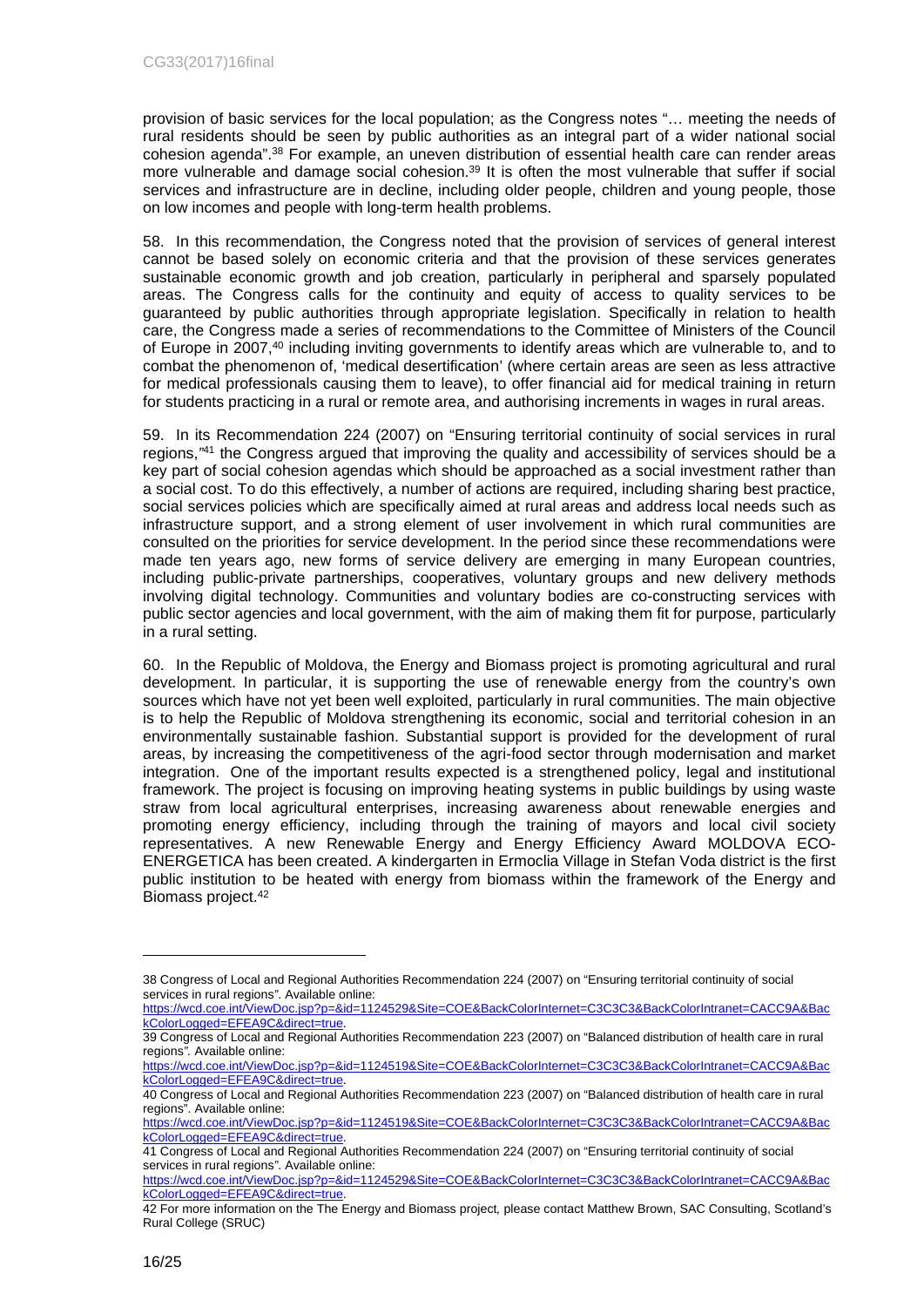61. Work by the OECD in 2010<sup>43</sup> further explored the challenges of delivering services in rural places and emphasised the need for rural citizens to make a strong case for continued public support in these areas, particularly since budgets are being cut but rural areas are more dependent on public support than urban areas due to the costs of delivering services in areas where the population is small and sparsely distributed. However, such citizens must also seek to develop alternative ways of delivering services. The OECD's 2010 publication contains many examples of new ways of delivering services, including using digital technology, joint delivery and involving users in service design and delivery.

62. In Finland, several socio-demographic changes affect Finnish remote rural areas , including sparsity of its population, ageing population, youth out-migration, unbalanced gender migration and shrinking labour markets. The ageing population translates into reduction of the available labour force of rural remote areas and structural imbalances. Youth out-migration combines with unbalanced gender migration in remote areas: while searching for education outside home regions is common for both genders, return is more likely for males with females tending to search for a job or continuing their education outside of their original remote rural areas and even outside of rural areas completely.

63. These changes impact on the social and economic sustainability of the remote rural areas. Shrinking local labour markets result in fewer jobs available. Structural challenges are also present, meaning the available labour force does not always correspond to the demands of the local labour market. Infrastructure maintenance is also at risk. Employment opportunities are limited, with current policy focused more on urban logic pleading for economic concentration which ignores the resources and advantages of remote rural areas.

64. The need for placed-based collaboration to enhance economic sustainability and cohesion has been highlighted.<sup>44</sup> A collaborative approach is needed, with Finnish policy prioritising mechanisms that reward such partnership-working. Greater flexibility is required for those solutions that are adopted, combined with a more place-based approach, as recommended by the 2016 OECD report.45 There are positive developments in terms of smart specialisation and the setting in of lowdensity economies. Experiments and knowledge exists around cooperation between public, private, knowledge and volunteer sectors that together are generating sustainable development initiatives. These forms of cooperation need to be further studied and rewarded in a place-based manner. There is a need for multi-level cooperation and harmonisation of policy at national level to enhance positive impacts on regions, particularly in relation to transport and digital infrastructure.<sup>46</sup>

#### <span id="page-16-0"></span>**4.3 Social sustainability**

65. Social sustainability is not a term which is well defined, but it is usually taken to refer to the ability of a community to develop processes which meet the needs of its current and its future members, sometimes also called community resilience.<sup>47</sup> The term social sustainability therefore encompasses issues such as the 'balanced make-up' of communities: young and old, employed and unemployed, private and state housing, etc. and the extent to which community members are wellnetworked with one another and with organisations/individuals externally who may be able to provide resources that they do not have. The latter point relates to the large body of work on social capital and embeddedness. Social sustainability could therefore be argued to require the existence of balanced social capital: a balance between "bonding" (linking people in the same place) and "bridging" (linking people in one location with those in another location). Too much bonding capital can lead to communities being inward-looking, exclusive, and not willing to learn and exchange.<sup>48</sup>

66. Other forms of capital need to be in place, to allow for the 'spiralling-up' of communities, so that they remain sustainable, particularly when circumstances change, such as the main source of

<sup>43</sup> For more information on rural service delivery, including innovative examples drawn from OECD countries, see OECD (2010) *Strategies to Improve Rural Services Delivery*, OECD Publications, Paris. Available online: [http://www.oecd.org/regional/regional-policy/oecdruralpolicyreviewsstrategiestoimproveruralservicedelivery.htm.](http://www.oecd.org/regional/regional-policy/oecdruralpolicyreviewsstrategiestoimproveruralservicedelivery.htm)

<sup>44</sup> Andra Aldea-Löppönen, Doctoral Student, University of Oulu, Faculty of Education, and University of Bucharest, Faculty of Sociology and Social Work

<sup>45</sup><http://www.oecd.org/regional/regional-policy/Policy-highlights-NSPA.pdf>

<sup>46</sup> Other Report links:<http://www.eprc-strath.eu/Publications/EU-Cohesion-policy.html>

<sup>47</sup> Magis, K. (2010), Community Resilience: An Indicator of Social Sustainability, *Society and Natural Resources*, Volume 23 (5).<http://dx.doi.org/10.1080/08941920903305674>

<sup>48</sup> For more discussion of this in relation to business networks, see: Atterton, J. (2007) The 'strength of weak ties': Social networking by business owners in the Highlands and Islands of Scotland, *Sociologia Ruralis* 47(3), pp. 228-245.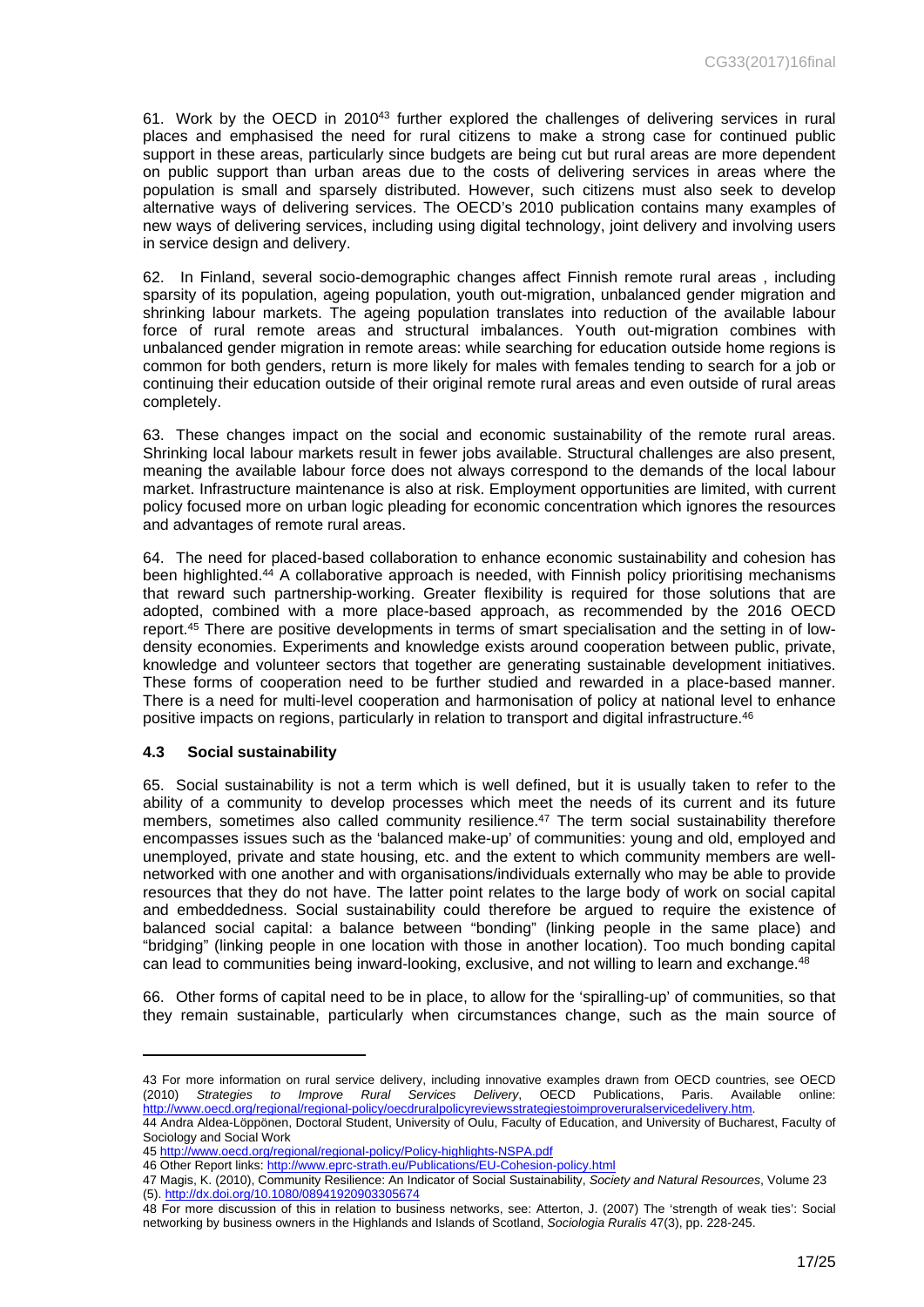employment closing (due to relocation or exhaustion of a resource such as fish or coal). These capitals include: political, human, financial, natural, built and cultural and combine to form a strong basis for community projects and activities.<sup>49</sup>

67. Leadership is also required to maintain or enhance social sustainability. Models of leadership differ: in the USA, for example, development work suggests that leadership can be learnt, whereas rural development models in Europe suggest it exists as a special quality in individuals and cannot be transferred.<sup>50</sup> There is a need to explore how leadership has been, and needs to be, developed to increase sustainability, particularly in remote rural areas (see Section 4.5 concerning capacity).

68. The collective availability of all of these skills and resources is dependent on the demographic make-up of the community. The assumption that is usually made is that communities with mixed age, gender, occupational, local-migrant, etc. profiles are those which are most likely to have access to a broad range of skills, experience, knowledge and information. This can be translated into specific investment requirements for service and infrastructure providers to help ensure that the right mix of services is available to support the creation of balanced communities. In addition to this, it is critical that all people have a voice in shaping decisions relating to the current and future shape of their community so mechanisms are required to ensure this happens, including for the most disadvantaged and excluded groups (such as the unemployed, older people, single mothers, ethnic minority groups, etc.).<sup>51</sup>

69. Complex demographic trends and shifts require a socio-demographic policy focus.<sup>52</sup> In Romania, several demographic changes affect Romanian remote rural areas , including an ageing population, imbalanced gender migration and circulatory/temporary migration (whereby flows of people leave their homes for months or years to work, for example in Spain picking tomatoes, then return periodically to invest in Romania, building a house, building something for their relatives etc.). While urban-rural migration shows a similar picture as rural-urban migration, remote rural areas are unlikely to receive young in-migrants. Rural areas and especially remote rural areas are more likely to be perceived as a push factor for young migrants and especially for female out-migration. While this movement is evident, the exact patterns deserve further investigation. Circulatory/temporary migration is affecting rural Romania, as the young labour force finds employment outside the country. There are increasing gaps between institutional settings and how they work in practice, and the expectations of the younger population, especially of those who have experienced circulatory migration. There are many cases of inter-generational support with children left in the care of grandparents and relatives. Available services are reducing and there are strong challenges for rural municipalities in allocating resources to the most remote villages.

70. Rural development policies in Romania tend to focus more on economic development, partially or totally ignoring current socio-demographic realities. There is social pressure for a more transparent way of applying policies. There is an attempt to survive through micro-entrepreneurship with some volunteer organisations offering alternative services to special groups in need. For children at risk there are few alternative foundations offering services. The existing volunteer organisations and private micro-service providers need to be further encouraged and developed. Further research is required on genuine cooperation between private public knowledge and volunteer sectors, including policies to support this. Furthermore, a place-based approach which builds on existing experience and capacity while taking account of local needs and interests may ensure better social sustainability.<sup>53</sup>

53 For more information, see:

<sup>49</sup> Skerratt, S. (2013), **"**Enhancing the analysis of rural community resilience: evidence from community land ownership", *Journal of Rural Studies.* Vol 31: 36–46. <http://dx.doi.org/10.1016/j.jrurstud.2013.02.003>

<sup>50</sup> Skerratt, S. (2011), "A critical analysis of rural community leadership: towards systematised understanding and dialogue across leadership domains", *The Journal of Contemporary Issues in Business and Government*, 17(1): 87-107.

<sup>51</sup> Skerratt, S. and Woolvin, M. (2014), "Rural Poverty and Disadvantage: falling between the cracks?", in Skerratt *et al*  (2014), *Rural Scotland in Focus* 2014, Edinburgh: Rural Policy Centre, SRUC, Scotland's Rural College. [http://www.sruc.ac.uk/info/120428/rural\\_scotland\\_in\\_focus/1265/2014\\_rural\\_scotland\\_in\\_focus\\_report](http://www.sruc.ac.uk/info/120428/rural_scotland_in_focus/1265/2014_rural_scotland_in_focus_report)

<sup>52</sup> Andra Aldea-Löppönen, Doctoral Student, University of Oulu, Faculty of Education, and University of Bucharest, Faculty of Sociology and Social Work

<https://pressone.ro/sociologul-dumitru-sandu-politicienii-judeca-strada-ca-si-cum-ar-fi-cea-de-acum-10-20-de-ani/> [https://www.academia.edu/28426403/Youth\\_migration\\_as\\_strategic\\_behaviour\\_in\\_a\\_multilevel\\_approach](https://www.academia.edu/28426403/Youth_migration_as_strategic_behaviour_in_a_multilevel_approach)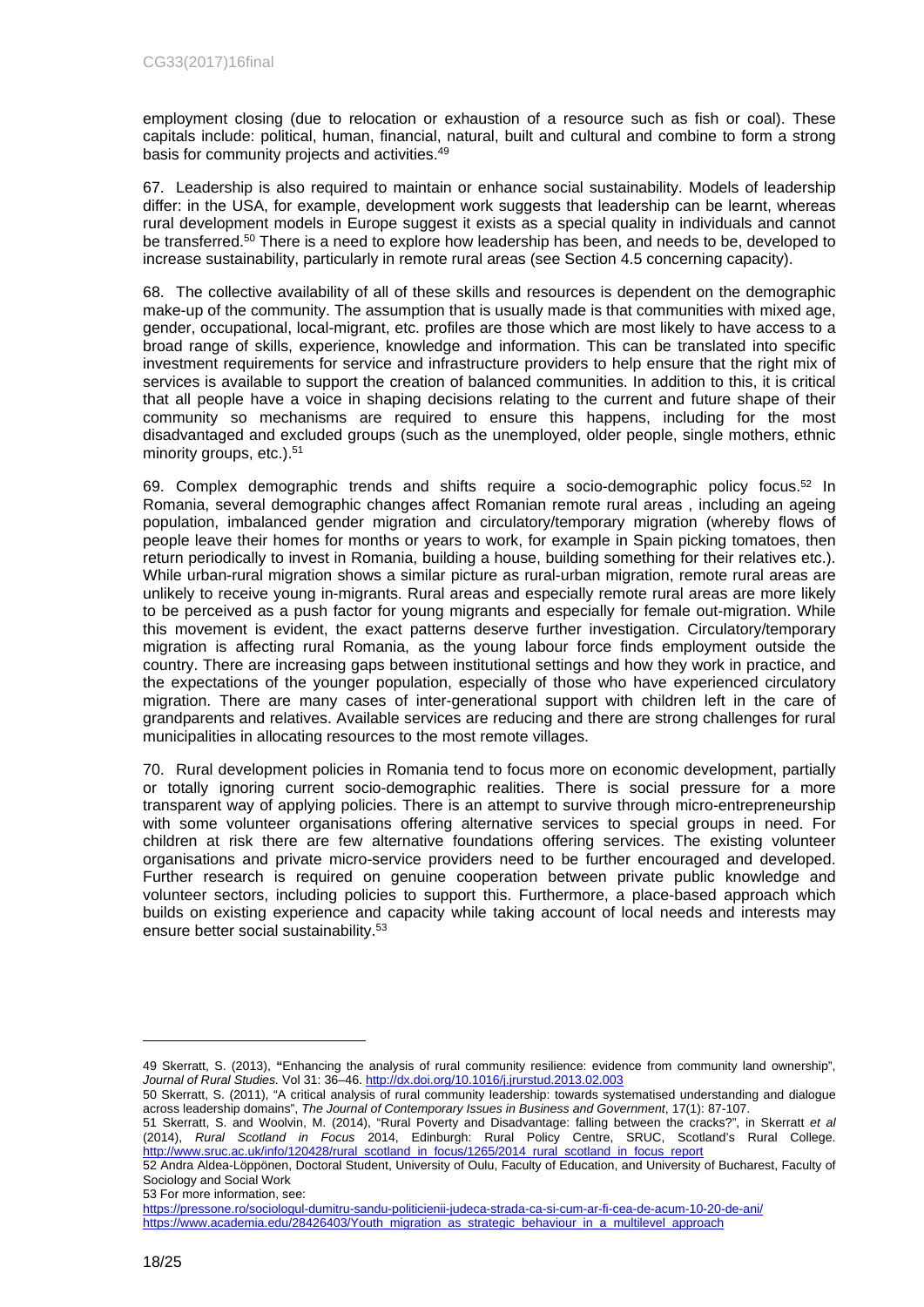## <span id="page-18-0"></span>**4.4 Employment**

71. Rural areas often display some of the characteristics of the modern economy: driven by endogenous growth and innovation systems; led by the service sector; well-networked using ICT and a highly skilled workforce; and with SMEs accounting for the bulk of the jobs. However, this is not the case for all rural areas. In some areas skilled labour is often in short supply, there are few well-paid secure job opportunities, and connectivity may be poor.

72. The employment profiles of rural areas often demonstrate great diversity in terms of their employment patterns. In accessible rural areas, the sectors in which individuals work tend to be varied, but this is due to the influence of urban commuting by local residents. This also leads to relatively high levels of income in accessible rural areas, which can mask lower incomes and deprivation amongst those who are not able to commute to better paid jobs outside their local area. Rural areas which are remote from urban centres tend to be dependent on a much narrower set of sectors (including agriculture and tourism) in which employment is often low paid, seasonal and low skilled with limited opportunities for training and career advancement. In general, rural areas also tend to have higher levels of self-employment, home-working, family-owned businesses, microbusinesses and sole traders than their urban counterparts. High self-employment is, however, not necessarily an indicator of high levels of entrepreneurship as people may be forced to set up their own business due to a lack of alternative employment options.

73. For the OECD, the growth potential of rural areas depends on their capacity to modernise their economic base and to innovate, in other words to produce goods and services that can be sold at a profit in local and in international markets, and to introduce new sectors and new markets. For the OECD, the future prosperity of rural areas depends on enterprise, innovation and new technologies, tailored to specific markets and applied to new and old industries. Critical to demonstrating how these processes operate in rural areas is a more holistic understanding of innovation and how it emerges in a rural setting.<sup>54</sup>

74. Policy-makers must have a thorough understanding of the features of their rural economies in order to support them through appropriately tailored support to SMEs and microbusinesses for example, or through skills development programmes.<sup>55</sup> The particular characteristics of employment and the business population in rural areas calls for differences in the types of support available and the modes of delivery of that support. For example, policies may be required that focus on getting young people into employment in rural areas so that they are less likely to leave.<sup>56</sup> Conversely, as the population ages, policies which focus on bringing older people (that wish to) back into employment or encouraging older individuals to remain in employment for longer, may be appropriate. No matter what the age of the business owner, however, it is often the case that rural firms are smaller than their national average and have lower turnover levels, expenditure on R&D, patent registrations, etc. Therefore national policies which support high growth, high turnover or innovative businesses may miss many rural firms which would benefit and instead largely focus on urban firms. Enterprise agencies need to recognise the particular characteristics of the rural business population and ensure that the support they offer is fit-for-purpose.

75. This can be achieved by those working in rural areas presenting evidence to national economic policy-makers to demonstrate the ways in which rural businesses differ from urban businesses and therefore the ways in which policies need to be different (in content and delivery format) to ensure that they are appropriately supported.

76. Concrete examples of recommendations can be found in the OECD Territorial Review of the Krasnoyarsk Agglomeration in the Russian Federation, where the OECD argues for the importance of fostering diversification (away from dependence on the primary sector) and thereby creating a

<sup>54</sup> For a more detailed discussion of this, see: OECD (2014) *Innovation and Modernising the Rural Economy*, OECD Publications, Paris. Available (to purchase) online: [http://www.oecd.org/regional/innovation-and-modernising-the-rural](http://www.oecd.org/regional/innovation-and-modernising-the-rural-economy-9789264205390-en.htm)[economy-9789264205390-en.htm](http://www.oecd.org/regional/innovation-and-modernising-the-rural-economy-9789264205390-en.htm); Atterton, J. (2016) Invigorating the New Rural Economy: Entrepreneurship and Innovation, In Shucksmith, M. and Brown, D. (eds.) *Routledge International Handbook of Rural Studies*, Routledge: London and New York, pp. 165-180.

<sup>55</sup> OECD (2014) *Innovation and Modernising the Rural Economy*, OECD Publications, Paris. Available (to purchase) online: [http://www.oecd.org/regional/innovation-and-modernising-the-rural-economy-9789264205390-en.htm.](http://www.oecd.org/regional/innovation-and-modernising-the-rural-economy-9789264205390-en.htm)

<sup>56</sup> Atterton, J. and Brodie, E. (2014), "Young people contributing to a vibrant, rural sector", in Skerratt *et al* (2014), *Rural Scotland in Focus* 2014, Edinburgh: Rural Policy Centre, SRUC, Scotland's Rural College, pp.26-55 [https://www.sruc.ac.uk/downloads/download/828/2014\\_rural\\_scotland\\_in\\_focus\\_report](https://www.sruc.ac.uk/downloads/download/828/2014_rural_scotland_in_focus_report)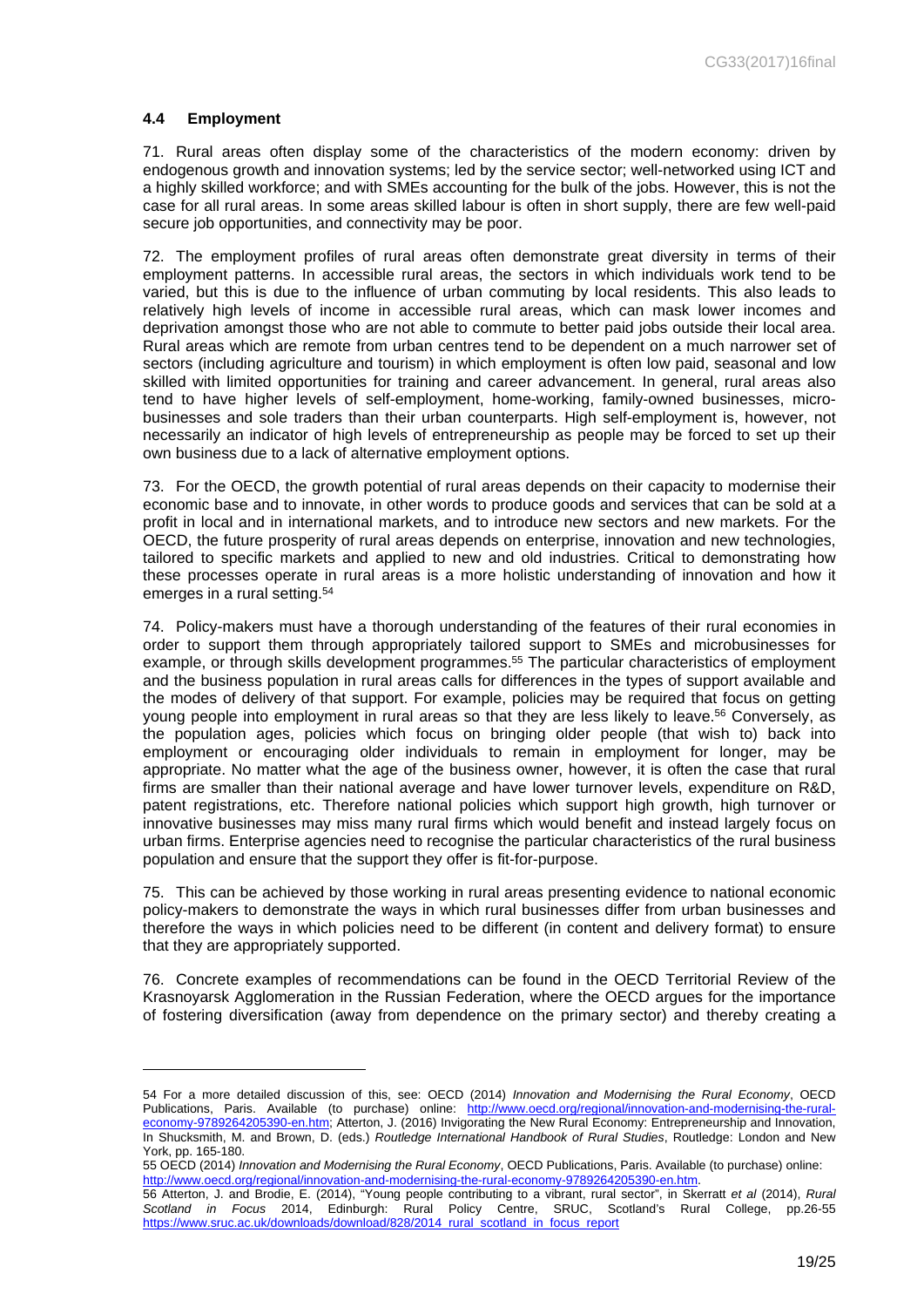better climate for entrepreneurship in the agglomeration.<sup>57</sup> More specifically, the OECD recommended incorporating entrepreneurship into tertiary and secondary education and better coordination of entrepreneurship programmes. Support for the agglomeration's innovation system was also recommended, including through 'softer' investment in technology platforms and supporting innovative start-up and small firms. It was also recommended that internal and external connectivity be improved (including by supporting better public transport arrangements) and that closer links were made at agglomeration level between the land use, economic development and transport planning systems.

77. Organisations can provide support to enterprises in rural areas. GrowBiz (Enterprising Eastern Perthshire Limited) is a community-based enterprise support organisation covering rural Perthshire in Scotland.<sup>58</sup> GrowBiz was formed in 2007 based on the Sirolli model of enterprise facilitation, and provides a range of enterprise support activity to individuals and start-up and existing enterprises in the region. It offers a combination of individually tailored one-to-one support, mentoring, networking and facilitated peer support to individuals and businesses looking to start-up or develop their business. The model is fully client-led, easily accessible and provides a mix of personal and business support. A recent review of Growbiz activity found that the informal, supportive and personal nature of the enterprise facilitation support it provides through being embedded within the community is key to its success with its client base. The GrowBiz model was found to be inspiring and effective and it has been identified as a source of good practice for the provision of rural enterprise support and facilitation elsewhere in Scotland.

78. Work has also been undertaken recently in Scotland to gather evidence relating to rural entrepreneurship.<sup>59</sup> Similar work has been undertaken by the Ukrainian Rural Development Network, to send evidence relating to rural entrepreneurship to the Ministry of Economic Development and Trade of Ukraine, to inform the draft national Strategy for Small and Medium-Sized Enterprises until 2020.<sup>60</sup>

79. Providing high-skilled job opportunities in rural zones and remote areas is essential for preventing youth out-migration and brain-drain. In Austria a "masterplan" will be presented in June 2017 to "outsource" ten percent of the federal authorities. This should involve the decentralisation, over the next ten years, of roughly 3,500 posts, currently located in Vienna, to the regions. The aim is to create new job opportunities in the public service sector in rural zones and remote areas, and to avoid the brain-drain of some 5,000 young public service employees that currently leave their regions each year to find jobs in the federal capital Vienna, where 64 of the 68 most important administrative authorities are located. This "masterplan" draws on the German experience: in Bavaria, it has been already decided that over 50 administrative authorities will be relocated to rural areas over the next ten years, to strengthen rural areas outside Munich. For the time-being, 26 authorities (involving some 340 jobs and positions) have been successfully relocated.<sup>61</sup>

## <span id="page-19-0"></span>**4.5 Capacity-building**

80. There have been many initiatives to increase the capacity of communities, in recognition that this is central to them being able to take full advantage of the shift that has occurred in the rural policy framework in recent years from top-down, sectoral and state led development, to bottom-up, place-based and community-led regeneration.

81. In the EU, a consistent approach has been provided by the LEADER programme. Since 1991, LEADER has been the mechanism to support risk-taking and innovation by communities, where they can develop new projects and programmes to enhance the resilience of their rural areas.<sup>62</sup> Projects vary in size, focus and duration. The principles of the LEADER approach are also present in the

<sup>57</sup> OECD (2015) OECD Territorial Review The Krasnoyarsk Agglomeration, Russian Federation, OECD Publications, Paris. Available online: [https://www1.oecd.org/publications/oecd-territorial-reviews-the-krasnoyarsk-agglomeration-russian](https://www1.oecd.org/publications/oecd-territorial-reviews-the-krasnoyarsk-agglomeration-russian-federation-9789264229372-en.htm)[federation-9789264229372-en.htm](https://www1.oecd.org/publications/oecd-territorial-reviews-the-krasnoyarsk-agglomeration-russian-federation-9789264229372-en.htm)

<sup>58</sup> For more information, see:<http://growbiz.co.uk/>

<sup>59</sup> Atterton, J. (2016) Scotland's Rural Economies: Looking beyond the land-based sector, in Skerratt, S.et al *Rural Scotland in Focus 2016*, Edinburgh, Scotland's Rural College (SRUC). Available online: <http://www.sruc.ac.uk/RSiF2016>. 60 For more information, see: [http://urdn.org/rural-entrepreneurship-proposals-2020/.](http://urdn.org/rural-entrepreneurship-proposals-2020/)

<sup>61</sup> See: Rupprechter: Jede zehnte Behörde soll weg aus Wien" at [https://www.meinbezirk.at/land](https://www.meinbezirk.at/land-oberoesterreich/politik/rupprechter-jede-zehnte-behoerde-soll-weg-aus-wien-d2065498.html)[oberoesterreich/politik/rupprechter-jede-zehnte-behoerde-soll-weg-aus-wien-d2065498.html](https://www.meinbezirk.at/land-oberoesterreich/politik/rupprechter-jede-zehnte-behoerde-soll-weg-aus-wien-d2065498.html)

<sup>62</sup> Skerratt, S. (2012), "The need to shift rural community development from projects towards resilience: international implications of findings in Scotland", Chapter 7 in Sjoblom, S., Andersson, K., Marsden, T. and Skerratt, S. (2012), *Sustainability and Short-term Policies: Improving Governance in Spatial Policy Interventions*, Ashgate Publishing, pp.127-152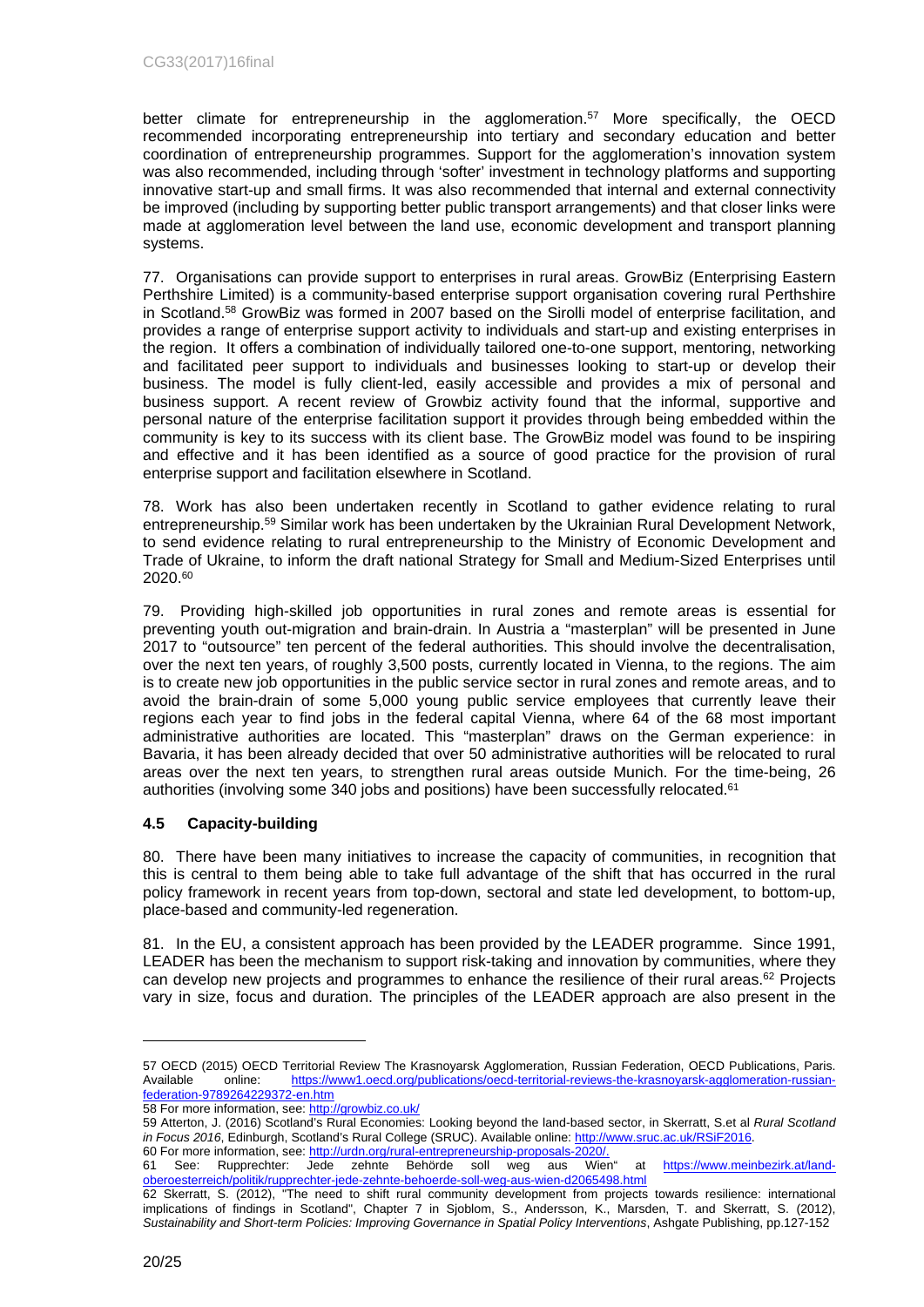Eastern Partnership's call for the promotion of community driven rural development, including through enabling community participation in agriculture and rural development policy and strategy development and the creation of local action groups to identify priorities and participate in local development initiatives.

82. However, there are concerns that such initiatives give advantages to those communities that already have capacity to use the programmes, so there is a need to monitor who is benefiting and who is excluded.<sup>63</sup> Also it is important to explore whether these schemes can build enough capacity to address some of the bigger infrastructural issues, such as broadband.<sup>64</sup> There is an increasing reliance to deliver this through community-led initiatives, but not all communities have the capacity to do this, so they are missing out. This can lead to enhanced social inequalities.<sup>65</sup>

83. Asset based approaches are increasingly being used and this is positive where it empowers communities. This quote from the European Rural Parliament in 2015 reflects the importance placed on building local capacity alongside a supportive government and policy framework:

*"The pursuit of our vision demands in every country, a refreshed and equitable partnership between people and governments. We, the rural people and organisations, know that we have a responsibility to give leadership and to act towards our collective wellbeing. But we also fairly demand that governments at all levels… work to make this crucial partnership effective.*<sup>66</sup>*"* 

84. This is reflected in the Rural Parliaments across Europe,<sup>67</sup> with the emphasis on partnerships also being echoed in the OECD 2012 Report:

*"New formal and informal institutions may be required to facilitate negotiation and dialogue at local level and mobilise and integrate all actors into the development process. Institutions that 'raise' the region's voice in dealing with national and international actors may also be required."* 

85. In Scotland, the capacities of communities have been increased through legislation that underpins funding and institutions. In 2015, the country introduced the Community Empowerment (Scotland) Act, which aims to put communities at the centre of local-level development, involving them in decisions which impact on their future. The 2015 Parliamentary legislation is an "enabling framework" for empowering individuals and communities. Local Government, structured into 32 Local Authorities (municipalities), has to involve communities in: decision-making; parts of their budgetsetting; aspects of service assessment and provision; plus create opportunities for communities to buy publicly-owned assets.

86. This shift towards putting communities "centre-stage" is reflected in other legislation, notably the Land Reform (Scotland) Act 2016, where communities have greater opportunities to buy land from Government, private or public owners, and where their views have to be taken into account in some land-use decisions, particularly in relation to redundant (unused) land. The Scottish Parliament is also in the process of creating an Islands Bill, which will see specially-designed legislative measures to recognise the specific challenges, characteristics and opportunities of Scotland's northern and western isles. The Democracy Bill is also aiming to bring specific aspects of local, place-based decision-making into effect.

87. Coupled with legislation is a series of funding opportunities and institutions. The Scottish Land Fund has existed for many years, and is in its third cycle, now available to rural and urban populations to purchase small and large land parcels to support community regeneration and sustainability. Land and asset transfer are supported by the Community Ownership Support Service (COSS), hosted by the Development Trusts Association Scotland (DTAS); capacity-building is a key part of their role. Community Land Scotland (CLS) is an umbrella body which supports community

<sup>63</sup> Skerratt, S. and Steiner, A. (2013), "Working with communities who do not engage: complexities of empowerment", in Special Issue of *Local Economy*: Localism: Debunking the Myths, Vol 28(3). Also Skerratt, S. and Hall, C. (2011), "Community ownership of physical assets: challenges, complexities and implications". *Local Economy* Vol 26(3) pp.170–181

<sup>64</sup> Ashmore, F., Farrington, J. and Skerratt, S. (2016), "Community-led broadband in rural digital infrastructure development: Implications for resilience", *Journal of Rural Studies*, <http://dx.doi.org/10.1016/j.jrurstud.2016.09.004>

<sup>65</sup> Skerratt, S. (2010), "Hot Spots and Not Spots: addressing infrastructure and service provision through combined approaches in rural Scotland", *Sustainability:* Human populations in remote areas, Vol *2*(6), 1719-1741. <http://www.mdpi.com/2071-1050/2/6/1719/>

<sup>66</sup> For more information, see:<http://europeanruralparliament.com/>.

<sup>67</sup> Many Rural Parliaments exist across the EU, including in Sweden, Scotland and the Netherlands. They exist, amongst other reasons, to provide a voice for rural people. See Woolvin, M., Atterton, J. and Skerratt, S. (2012), *Rural Parliaments in Europe*, Edinburgh: SAC. [https://www.sruc.ac.uk/downloads/file/469/rural\\_parliaments\\_in\\_europe\\_-\\_jan\\_2012](https://www.sruc.ac.uk/downloads/file/469/rural_parliaments_in_europe_-_jan_2012)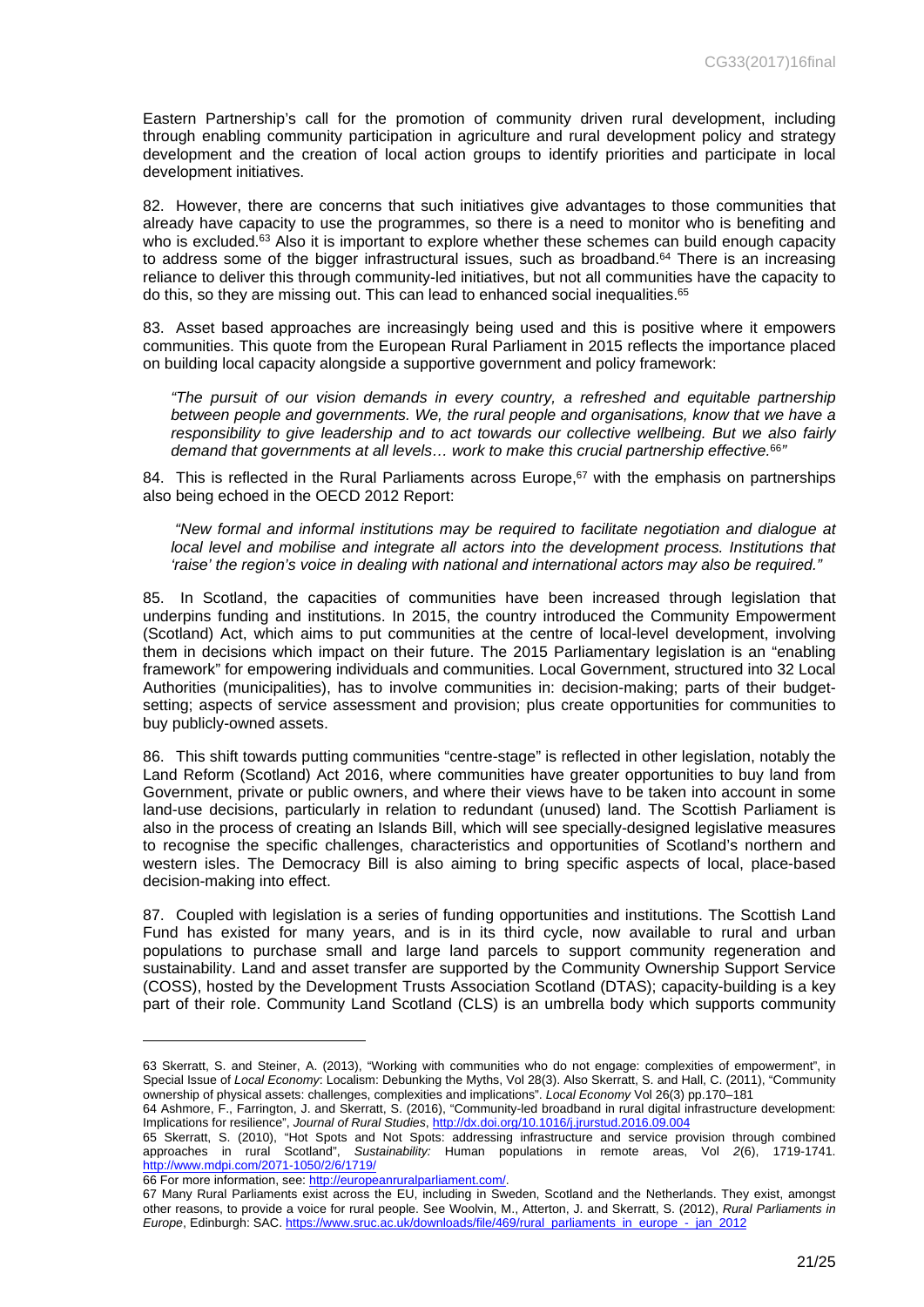trusts and associations that have bought (or are seeking to buy) the land they live and/or work on. Knowledge exchange and capacity support are informally delivered through the CLS network.

88. Research (related to the LEADER "Capacity for Change" programme)<sup>68</sup> has been carried out focusing on the need to build capacity in rural communities to be able to make the most of opportunities that are becoming available through community empowerment legislation and funding mechanisms. Otherwise there is a danger that only those communities that already have the capacity to engage will do so, leaving those who are not able to do so to fall even further behind. This raises issues of equity, social justice and inclusion  $-$  all of which are part of the Scottish Government's larger set of national outcomes, and therefore form on-going imperatives for rural Scotland's economic and social development.

## <span id="page-21-0"></span>**4.6 Infrastructure development**

89. Due to their remote (and often island) location, rural areas depend on a variety of forms of infrastructure for their connectivity, including ferries and air transport. Schemes to reduce travel costs for those living and working in remote island areas have greatly helped (e.g. in Scotland, Road Equivalent Tariff (RET) and Air Passenger Duty discounts), plus RET has reduced travel costs for tourists going to the remoter islands, thus increasing trade and generating additional local trade and income.

90. Maintaining road and rail networks are a challenge in rural areas, due to the distances that need to be covered, the difficulties of integrating road and rail, the small numbers of users and adverse weather conditions. Nonetheless, such "lifeline" services remain vital.

91. There has been a push since 2000, through various European targets, to increase the reach of high speed and next generation broadband across Europe, in order to enhance cohesion.<sup>69</sup> Cities are benefitting from investment in superfast broadband (150MB and above) and exploration of the 5G network. This means that rural areas reliant on 1.5MB broadband and 2G coverage will experience an ongoing, if not growing, digital divide.<sup>70</sup>

92. In recent years, this has also become a human rights issue, as access to reliable, good quality, affordable broadband gives so many other rights – to education, information, jobs, health care etc.<sup>71</sup> It is crucial that this continues to be pushed, and that investment is made to overcome the market failure of the private sector.

93. In a recent paper on social innovation, $72$  it has been argued that once remote areas have access to high speed internet (providing them with 'virtual proximity'), the use of novel technology offers great opportunities, as it greatly improves their connectivity, and thus the accessibility of external services, resources and social networks. These are vital to social innovation as the linkage and collaboration gives access to exogenous resources, which allow for revitalisation if matched with endogenous forces. This paper refers to the recently established broadband internet cooperatives in communities in the Netherlands, in which citizens, governments and local businesses collaborate.<sup>73</sup>

94. Mobile phone coverage is equally important,<sup>74</sup> with many rural areas having no coverage.<sup>75</sup> There is evidence that this has safety implications for farmers<sup>76</sup> and other 'lone-workers' who cannot easily phone for help when they have an accident. $77$  It also means that young people feel

<sup>68</sup> LEADER "Capacity for Change" Programme:

[https://www.sruc.ac.uk/downloads/file/2195/2014\\_building\\_community\\_resilience\\_and\\_empowering\\_communities\\_that\\_do\\_no](https://www.sruc.ac.uk/downloads/file/2195/2014_building_community_resilience_and_empowering_communities_that_do_not_engage) [t\\_engage](https://www.sruc.ac.uk/downloads/file/2195/2014_building_community_resilience_and_empowering_communities_that_do_not_engage)

<sup>69</sup> Skerratt, S. (2010), "Hot Spots and Not Spots: addressing infrastructure and service provision through combined approaches in rural Scotland", *Sustainability:* Human populations in remote areas, 2(6), 1719-1741. <http://www.mdpi.com/2071-1050/2/6/1719/>

<sup>70</sup> Ashmore , F H , Farrington , J H & Skerratt , S 2015 , "Superfast Broadband and Rural Community Resilience: Examining the Rural Need for Speed", *Scottish Geographical Journal* , 131 (3-4): 265-278 DOI: 10.1080/14702541.2014.978808 71 For more discussion of this, please see: Skerratt, S. et al. (2012) *Rural Scotland in Focus 2012*, Edinburgh, Rural Policy Centre, Scottish Agricultural College. Available online:

[https://www.sruc.ac.uk/info/120485/thriving\\_communities\\_archive/466/2012\\_rural\\_scotland\\_in\\_focus\\_report](https://www.sruc.ac.uk/info/120485/thriving_communities_archive/466/2012_rural_scotland_in_focus_report)

<sup>72</sup> Bock, B. (2016) Rural Marginalisation and the Role of Social Innovation, *Sociologia Ruralis* 56 (4), pp. 552-573.

<sup>73</sup> For successful examples, see:<http://langedijke.opglas.nl> or <http://www.boekelnet.nl>

<sup>74</sup> [https://www.sruc.ac.uk/download/.../mobile\\_phone\\_coverage\\_in\\_rural\\_scotland.pdf](https://www.sruc.ac.uk/download/.../mobile_phone_coverage_in_rural_scotland.pdf)

<sup>75</sup><http://researchbriefings.parliament.uk/ResearchBriefing/Summary/SN07069>

<sup>76</sup><https://www.cable.co.uk/news/poor-rural-mobile-signal-could-have-fatal-consequences-farmers-warn-700001218/>

<sup>77</sup><https://www.nfuonline.com/assets/64162>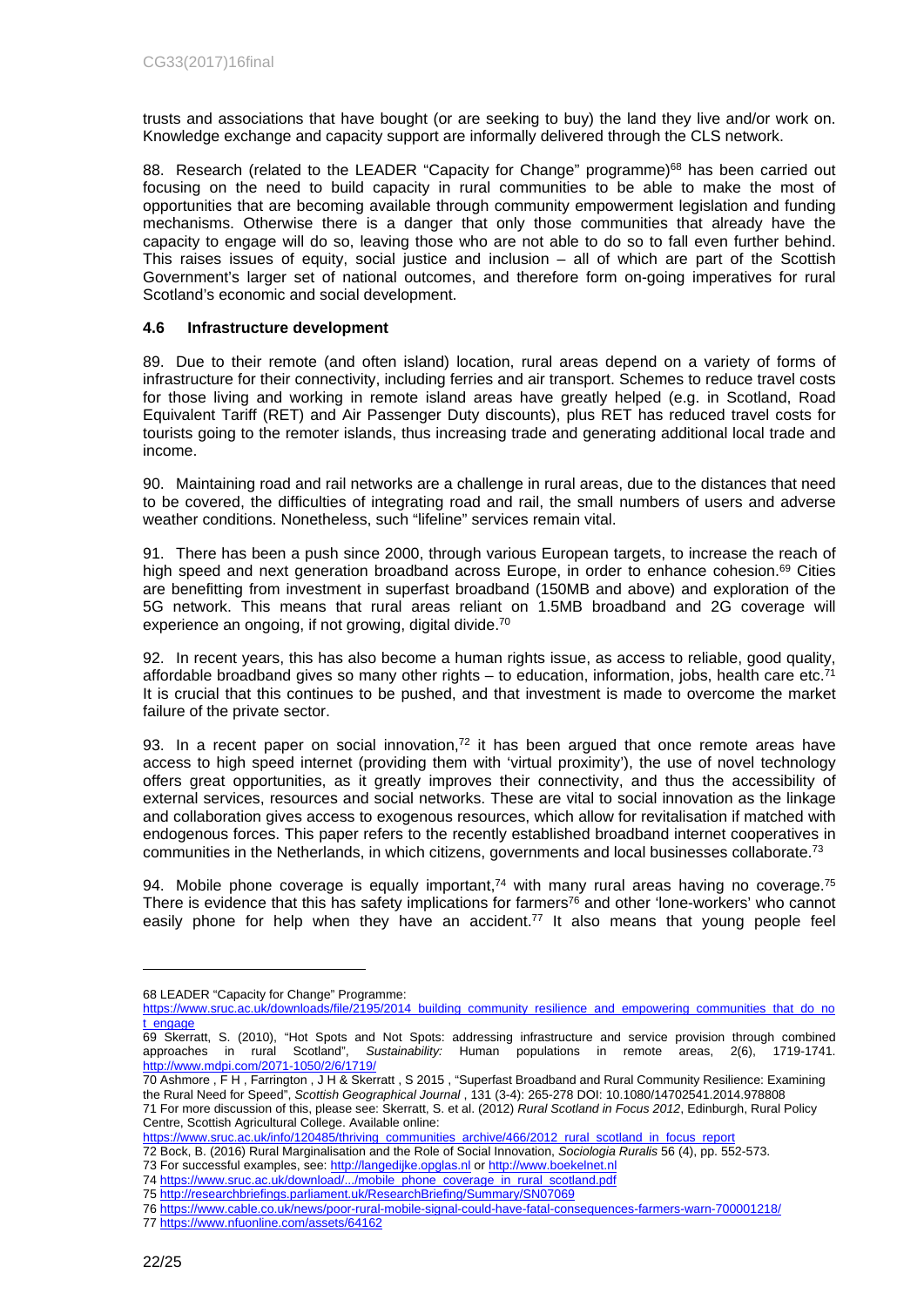disconnected from their peers and from wider digital society due to being unable to link with social networking and information sites.

95. Scotland decided to tackle this issue head on. In 2016, Scottish Government Ministers committed to deliver 100% superfast broadband coverage (more than 24MB/sec) to all of Scotland by 2021 as part of their vision for Scotland to have "world-class digital infrastructure by 2020". The 100% commitment aims to extend access to the fibre network in areas that are not reached by the market alone, such as rural and remote communities and businesses. The Scottish Government "anticipates that improved connectivity will stimulate business innovation, boost productivity and enhance Scotland's international competitiveness".

96. The Scottish Government established Community Broadband Scotland (CBS) in 2012 to provide broadband solutions to some of Scotland's remote, rural communities.<sup>78</sup> In 2016, CBS approved funding of £2.1million towards the cost of 15 projects, providing 3,950 premises with access to superfast broadband; thirteen projects are offering broadband services to people in their community. In 2016, the Scottish Government established the "reaching for 100% project" and there is still clarity emerging about the role of CBS in delivering to the "final 5%" of premises in rural and remote Scotland.<sup>79</sup> Yet, challenges exist: (1) there are more projects than CBS has budget for, so it is not clear if future projects will be achieved; (2) CBS feels it is constrained in getting projects to procurement because of lack of information on how Scottish Government funds will be used.

#### <span id="page-22-0"></span>**5 Recommendations**

97. Based on the evidence presented in this report, relating to the key challenges facing rural areas, the differing underlying rationales for intervention and the thematic challenges and opportunities discussed above, the following key recommendations can be made.

98. Building local community capacity: Given the trend in rural policy-making across Council of Europe member States towards the increasing involvement of local people, building the capacity of all individuals within communities, to engage is critically important. The risk of 'Darwinian' development<sup>80</sup> where communities (and individuals) that have the capacity to engage become stronger and those that have more limited capacity to engage are excluded and therefore fall further behind – is very real and must be minimised. Key to the success of place-based approaches is trust on the part of policy-makers to allow and encourage communities to get involved or even lead often in ways that might be difficult to monitor and measure.

99. Emphasising potential and assets rather than needs and deficiencies: There is a need for a much more positive dialogue and approach to the development of rural areas through a shift from emphasising their needs to their assets and how their contributions can be maximised. While not forgetting the challenges, we need to recognise that rural areas have much to offer the regions and countries in which they are located, including delivering food security, clean water, carbon sinks, productive forestry, locations for outdoor and adventure tourism, and renewable energy.

100. Transforming challenges into opportunities: Notwithstanding the challenges that many rural areas still face, there are many opportunities available to those areas with the resources and capacity to grasp them. For example, rural areas could be at the forefront of innovative approaches to: service delivery using the latest digital technologies; maximising the economic and social contributions of older residents; delivering multiple benefits from natural resources and resourcebased amenities; seeking alternative approaches to economic growth, based on wellbeing, quality of life and happiness, and; delivering the supply of good quality and affordable food.

101. Recognising the diversity of rural areas and localities: Rural areas are becoming more diverse and so the phrase 'one-size-does-not-fit-all' has never been more appropriate. This diversity is likely to increase in future. It is therefore even more important than ever to recognise that there can be multiple sustainable development pathways. Supra-national, national and regional policies in

79 Audit Scotland Reports:Superfast Broadband for Scotland: A Progress Report (2015), [http://www.audit](http://www.audit-scotland.gov.uk/uploads/docs/report/2015/nr_150226_broadband.pdf)[scotland.gov.uk/uploads/docs/report/2015/nr\\_150226\\_broadband.pdf](http://www.audit-scotland.gov.uk/uploads/docs/report/2015/nr_150226_broadband.pdf) ;Superfast Broadband for Scotland: A Progress Update (2016), [http://www.audit-scotland.gov.uk/uploads/docs/report/2016/nr\\_160818\\_broadband\\_update.pdf](http://www.audit-scotland.gov.uk/uploads/docs/report/2016/nr_160818_broadband_update.pdf)

<sup>78</sup> Community Broadband Scotland: <http://www.hie.co.uk/community-support/community-broadband-scotland/>

<sup>80</sup> Skerratt, S. (2010), "Hot Spots and Not Spots: addressing infrastructure and service provision through combined approaches in rural Scotland", *Sustainability:* Human populations in remote areas, 2(6), 1719-1741. <http://www.mdpi.com/2071-1050/2/6/1719/>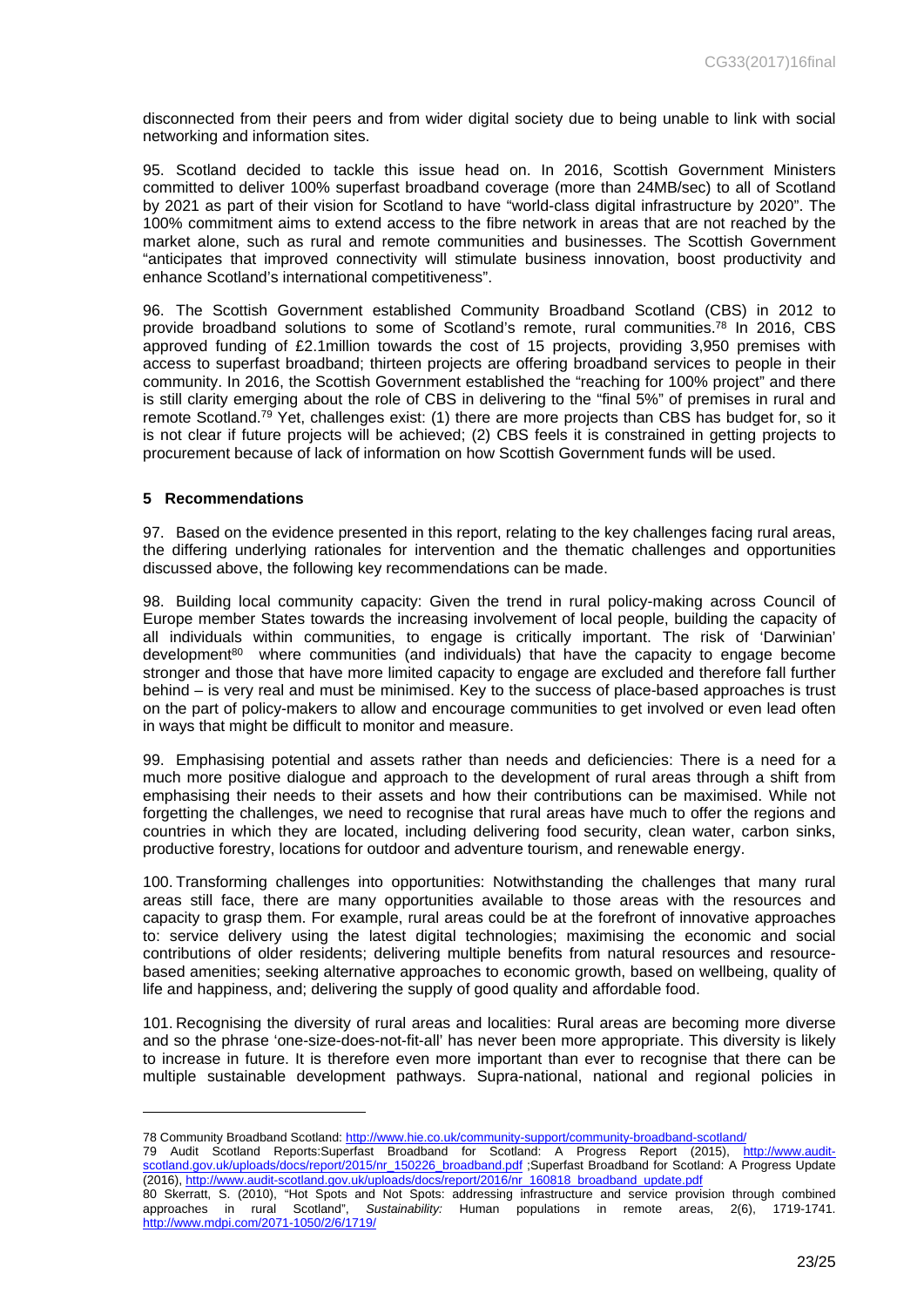different countries are important in providing an over-arching vision and framework but they need to demonstrate flexibility and 'fit' to local context. Local and regional institutions have a critical role to play in articulating this diversity and working to ensure that programmes are tailored and fit-forpurpose.

102. Ensuring equity and maximising wellbeing: As well as seeking to maximise their contribution to national economic growth, supporting the development of rural areas has a social rationale in that it contributes to more inclusive and sustainable growth and helps to build a fairer society in which no individuals or people are left behind.<sup>81</sup> There is also an equity argument behind the need to support basic service provision in these areas and to encourage enhanced wellbeing for rural residents across multiple dimensions, including economy, society and environment, which is comparable to urban dwellers. Social innovation has been put forward as the new panacea for realising development and growth while, at the same time, ensuring social inclusion and counteracting social inequality.<sup>82</sup>

103. Supporting entrepreneurship and innovation: Irrespective of the structure of the economy in a rural region (especially the importance of otherwise of agriculture), supporting entrepreneurship by individuals and communities will help to diversify the local economy. Support can be offered in many different ways, including through mentoring and peer support, grant and/or loan funding from the public or private sectors, or help and advice on the different aspects of running a business, including marketing, networking and making the most of digital media.<sup>83</sup>

- Policy-makers need to recognise that creativity, inspiration and learning are likely to be the most probable form of innovation, often in response to a challenge or problem and that innovation in rural areas may be undertaken by individuals (especially entrepreneurs) and communities. It may be small-scale but nevertheless critically important to the future of a business or community group. It is often based on tacit knowledge and strong social networks<sup>84</sup>.
- As the future prosperity of rural areas will be driven by enterprise, innovation and new technologies, there is a need to ensure that these processes are fully acknowledged and supported by policy-makers while allowing local people to lead the shape of development responses based on their priorities and assets. 85, 86

104. Improving education and training: Work by the OECD has recognised that the key drivers of growth do vary according to a region's level of development, but education and training appear to be critical for all types of regions. There is a particular need for policies targeted at low skilled workers as well as expanding higher education. As low skilled workers tend to have low mobility, policies aimed at addressing skills gaps need to be well adapted to local conditions. From the OECD's work, infrastructure does not appear to be the major constraint for the majority of regions, but where tackling infrastructure challenges is necessary, it should be done in conjunction with other policies in a shift towards a growth-oriented policy framework to fully realise the benefits.<sup>87</sup>

105. Tackling the digital divide: Building on the previous point, as urban areas benefit from everincreasing broadband speeds, rural areas are at risk of being left further and further behind. Investing in next generation broadband is therefore critical for rural regions. While digital communication cannot replace face-to-face communication, it gives rural people and businesses both existing and new access to external resources that may not be available locally enabling them to grow and diversify.

<sup>81</sup> For more information, see: OECD (2012) *Promoting Growth in All Regions*, OECD Publications, Paris. Available online: [http://www.oecd.org/gov/regional-policy/promotinggrowthinallregions.htm.](http://www.oecd.org/gov/regional-policy/promotinggrowthinallregions.htm)

<sup>82</sup> Bock, B. (2016) Rural Marginalisation and the Role of Social Innovation, *Sociologia Ruralis* 56 (4), pp. 552-573.

<sup>83</sup> Atterton, J. (2016) Invigorating the New Rural Economy: Entrepreneurship and Innovation, In: Shucksmith, M. and Brown, D. (eds.) *Routledge International Handbook of Rural Studies*, Routledge International Handbooks, London and New York, pp. 165-180.

<sup>84</sup> For more discussion on innovation by peripheral firms, and examples from Norway, see: Isaksen, A. and Karlsen, J. (2016) Innovation in peripheral regions, In Shearmur, R., Carrincazeaux, C. and Doloreux, D. (eds.) *Handbook on the Geographies of Innovation*, Edward Elgar, Cheltenham, UK and Northampton, MA, USA, pp. 277-285.

<sup>85</sup> OECD (2014) *Innovation and Modernising the Rural Economy*, OECD Publications, Paris. Available (to purchase) online: [http://www.oecd.org/regional/innovation-and-modernising-the-rural-economy-9789264205390-en.htm.](http://www.oecd.org/regional/innovation-and-modernising-the-rural-economy-9789264205390-en.htm)

<sup>86</sup> OECD (2014) Innovation and Modernising the Rural Economy, OECD Publications, Paris. Available (to purchase) online: [http://www.oecd.org/regional/innovation-and-modernising-the-rural-economy-9789264205390-en.htm.](http://www.oecd.org/regional/innovation-and-modernising-the-rural-economy-9789264205390-en.htm)

<sup>87</sup> OECD (2012) Promoting Growth in All Regions, OECD Publications, Paris. Available online:

[http://www.oecd.org/gov/regional-policy/promotinggrowthinallregions.htm.](http://www.oecd.org/gov/regional-policy/promotinggrowthinallregions.htm)